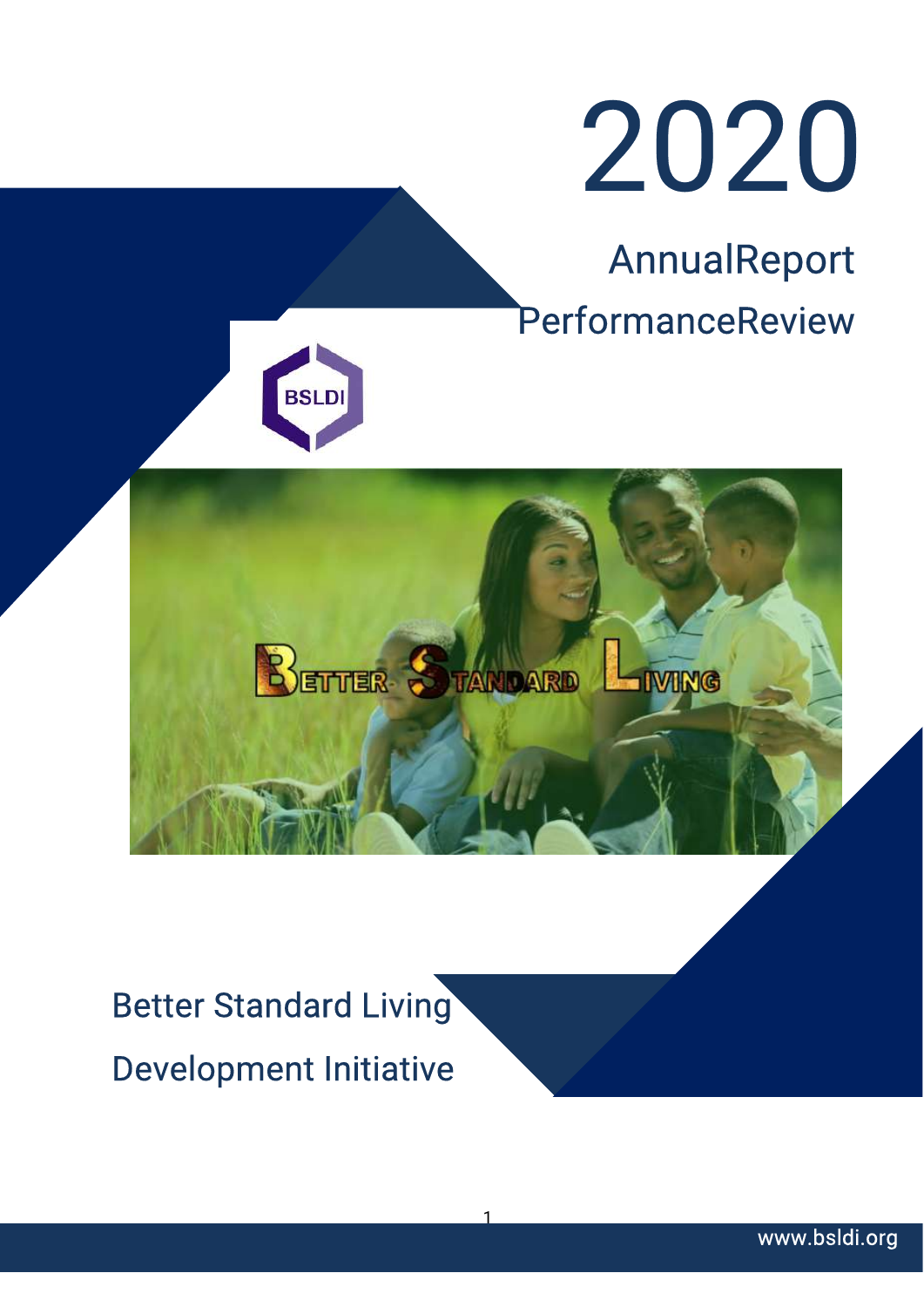# TABLE OF CONTENTS

| SPEECH FROM THE PRESIDENT/FOUNDER | $\overline{3}$ |                |
|-----------------------------------|----------------|----------------|
| <b>BSLDI MISSION STATEMENT</b>    |                | 5              |
| <b>BSLDI VISION</b>               |                | 5              |
| WHO WE ARE AND WHERE WE OPEREATE  | 5              |                |
| <b>FINANCIAL REPORT</b>           |                | $\overline{7}$ |
| <b>RISK ASSESSMENT</b>            |                | 12             |
| OUTLOOK 2021                      |                | 14             |
| <b>GOVERNANCE</b>                 |                | 15             |
| <b>COMMUNITY DEVELOPMENT</b>      |                | 18             |
| <b>AWARENESS</b>                  |                | 19             |
| <b>EDUCATION</b>                  |                | 20             |
| <b>ENVIRONMENT</b>                |                | 20             |
| <b>HOW TO SUPPORT BSLDI</b>       |                | 23             |
| <b>CONNECT WITH US</b>            |                | 24             |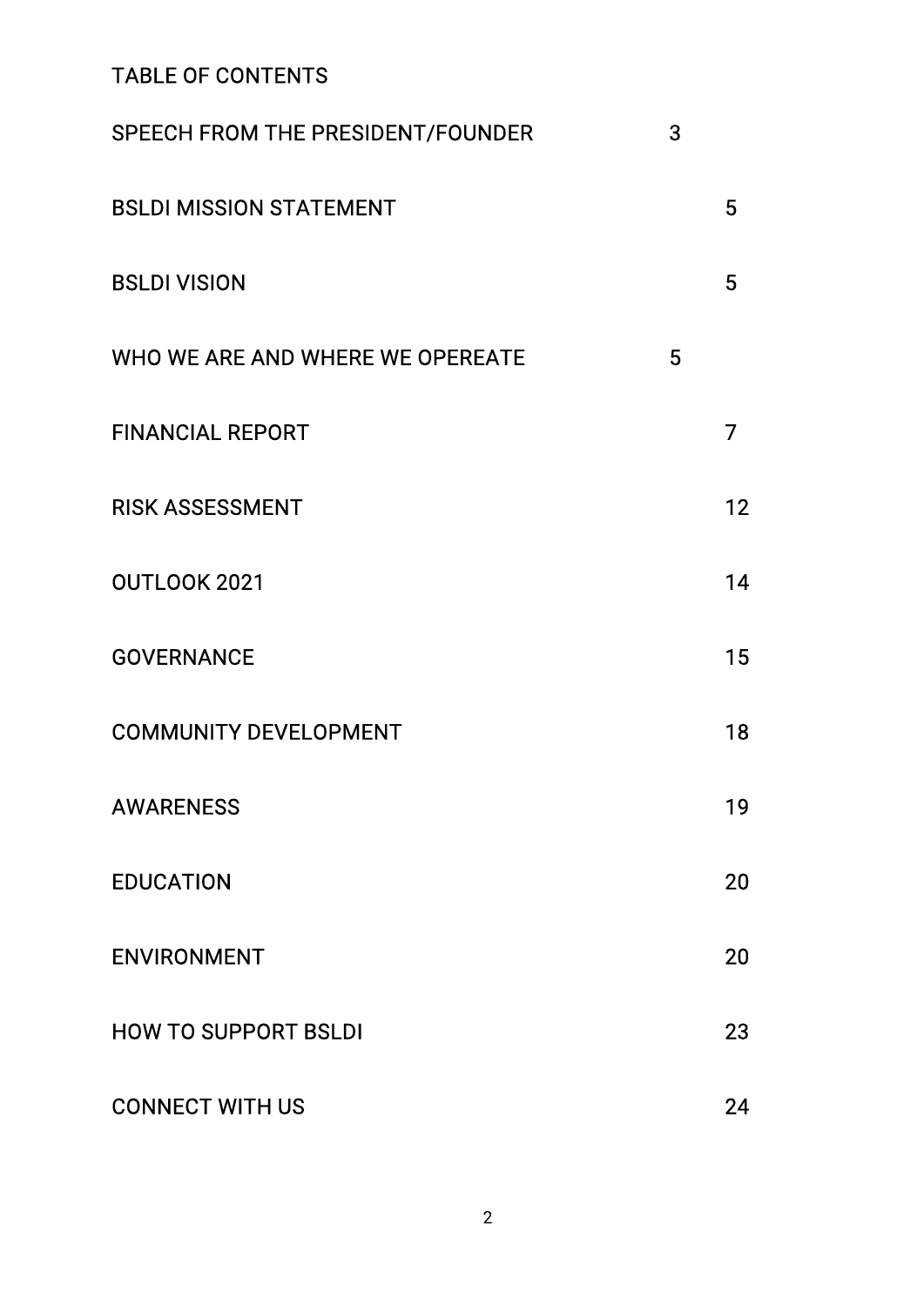# SPEECH FROM THE PRESIDENT/ FOUNDER

Dear friends, followers, patrons, trustees, Board Members, Volunteers donors!

We present to you the integrated annual report, performance report and financial report for the first full year after the formation of Better Standard Living Development Initiative ("BSLDI") in Berne on January 3<sup>rd</sup>, 2020 was registered on February 21<sup>st</sup>, the state of the state of the state of the state of the state of the state of the state of the state of the state of the state of the state of the state of the state o 2020. The Malawi branch began in February 2020 and was registered on June 2020.



We have constituted ourselves as an organization; and, with legal headquarters domiciled in the Lagos, have obtained tax exemption status from the FIRS.

In 2020, the operational focus was on creating awareness, networking, collaborating and partnering with other organization. Project work in Nigeria and Malawi. BSLDI primary focus is on Nigeria and Malawi.

I subsequently concluded to deal more intensively with the basic needs of the Nigerian and Malawians. I was predominantly concerned with the question of what is needed to improve the quality of life of the rural dwellers, the vulnerable, indigent persons, widows, children and persons with disabilities in Nigeria and Malawi.

BSLDI now pursues this goal in a variety of ways. We subdivide our projects into seven different project groups: the Health Environment, empowerment, Education, advocacy, awareness and development. It is important for us to realize projects in harmony, my preferred mantra and credo remains one of sustainability. Although this fashionable term has already been embraced by many, and for a thousand times, few people are conscious of how sustainability describes a concrete principle for action in the efficient use of resources. Sustainable development is, however, only possible if all party can collaborate to actualize this vision.

This leads me to another important point: our team. Large goals can only be achieved together, which is why I am convinced that networking is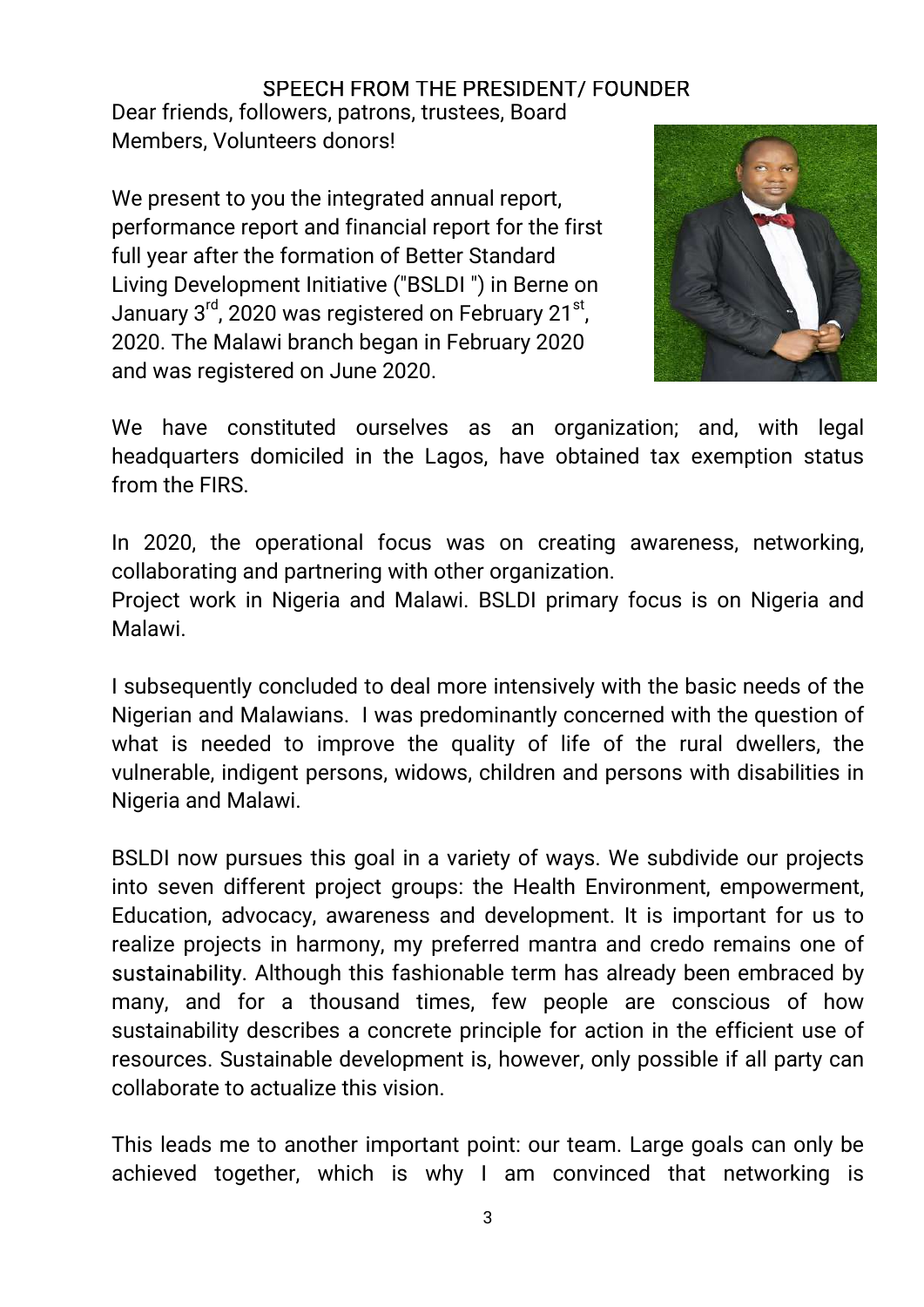indispensable. This includes not only all contacts established in Nigeria, but also in other countries. I have already set up respectable teams in both Nigeria and Malawi in order to implement challenging and extensive projects with these outstanding and loval co-workers.

In order to be able to meet the basic needs of the local population, the following questions arise:

How can we solve water problems during times of drought? How can farmers are aided to multiply their crop yields? How can farmers be convinced to use compost as a fertilizer rather than a chemical compound? Careful handling of fertilizer and insect repellents, as well as alternative soil treatment methods are important to ensure that human health is not ieopardized. This is especially true for vegetables, fruit and herbs. Another question is:

How can we advance into remote areas of Nigeria and Malawi in order to guarantee a basic education there? In seeking the answer, the Nigeria and Malawi (below-average life expectancy, educational inequality, and aboveaverage illiteracy rates) can be addressed.

I would like to draw the attention of the people in Nigeria and Malawi and overseas to certain things which, in my view, are mission critical for delivering sustainable aid: we at BSLDI want to motivate the local population to actively participate in the design of our projects and to create a future that can make everyone happy in the long term.

Many thanks for supporting us as we build BSLDI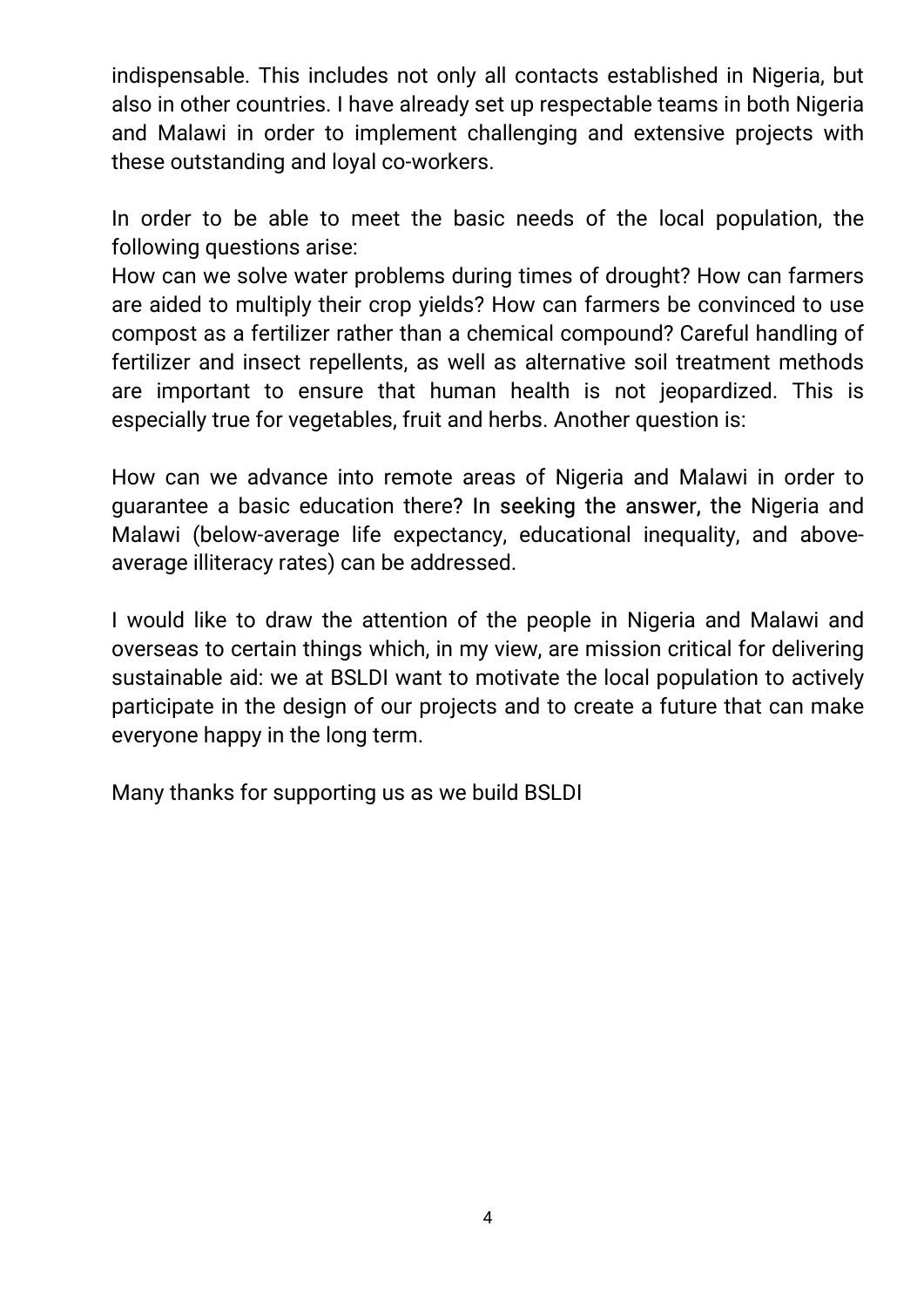#### **BSLDIMISSION STATEMENT**

"To enhance better living through the provision of good health, sound education, Scholarship, clean water and enabling environment, low and affordable housing schemes, agricultural development to boost food and raw materials for agro allied industries as well as things that will make life comfortable for humanity.

#### **BSLDIVISION**

"To transform lives in order to enhance better living standards for the vulnerable, downtrodden, persons with disabilities, children and widows.

# WHO WE ARE AND WHERE WE OPERATE

BETTER STANDARD LIVING DEVELOPMENT INITIATIVE is a nonprofit and a nongovernmental organisation established on 3rd of January, 2020. The NGO was registered on 21st of February, 2020under the Corporate Affairs Commission (CAC) with registration Number CAC/IT/NO. 144586. BSLDI currently has three (3) branches which are situated in Lagos, Delta State and Malawi, southern Africa. The Malawi branch started on the 7th of February and was registered on 8th of June, 2020. The organisation was founded as a result of the passion for helping humanity of the initiator. This dream of solving challenges facing humanity is something that has been driving him to look for a solution to the problem of mankind especially in Nigeria where there is abundance of natural resources and untapped potentials deposited in our youths which is now channeled towards nectarous activities and this is bringing bad image and reputation to our country. Hence, he rose to bring alive the Better Standard Living Development Initiative BSLDI to transform, touch lives and change the negative narrative about our nation. He started service for humanity as the pioneering secretary of the Nigerian Association of the Blind, Delta State chapter in 1998. He joined the Ekiti State chapter of this same association. Samson identified with a lot of NGO's like the Renewed hope of the Disabled People, REHFODIP, he also started the Better Living foundation of the Disabled BELIFOD while he was an undergraduate student of Mass Communication at the Adekunle Ajasin University. Most of the organizations that he is associated with and even the established are focused solely on persons with disabilities. He identified other programs that appear to attend to the challenges he has spotted but they could not quench his hunger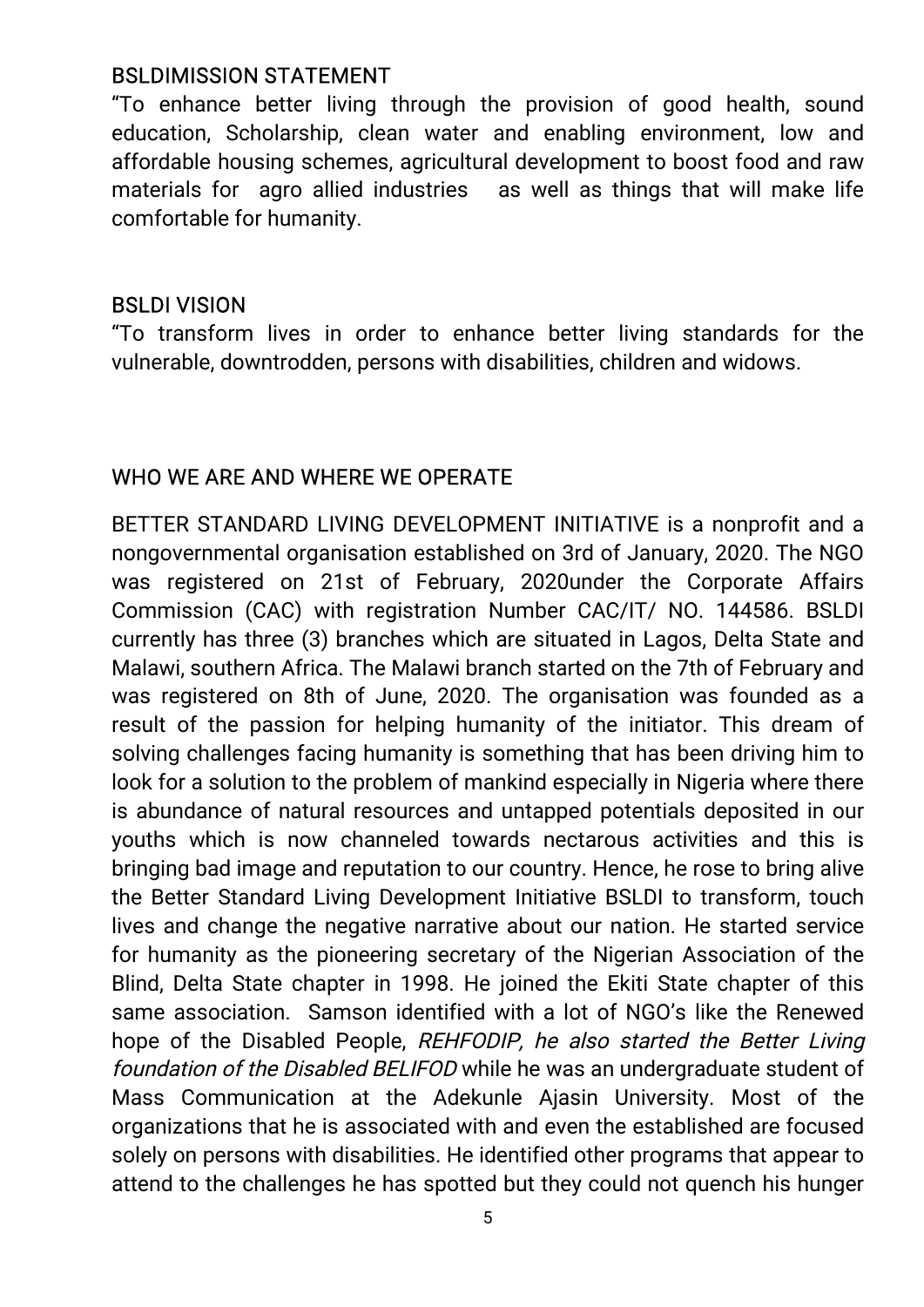because of his passion for making humanity live a comfortable and happy life that is what has given birth to the Better Standard Living Development Initiative so that he and his team and all those that believe in this vision can join hands together to make the world a better place.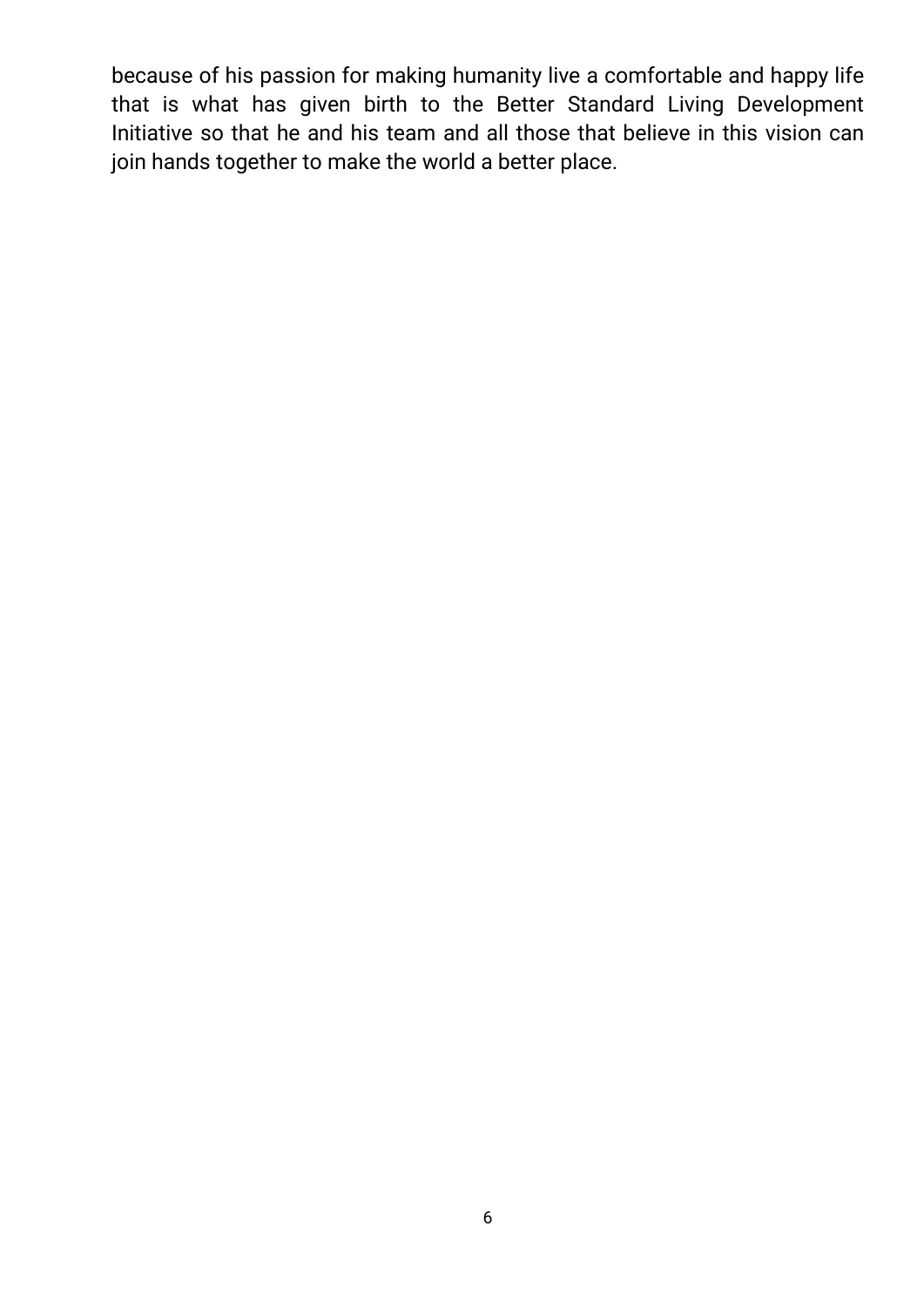# **FINANCIAL REPORT** Accounting - Preliminary Remarks

1. The present financial statements have been prepared in accordance with the provisions of Nigeria law, in particular the articles on the commercial accounting and accounting of Nigeria for Non-Profit Organizations. BSLDI's fiscal year ends on December 31 of each reporting year.

2. In particular, the income statement is prepared according to the principle of gross accounting. As a result, fundraising expenses and the resulting donation income are not at all offset against each other.

3. For the period considered, all donations were non-dedicated and therefore freely available. There are no recurring donations (permanent standing orders) to be mentioned, nor any contributions from the public sector ("Public Private Partnerships").

4. A Statement of Changes in Capital cannot be created in the first year, as the balance of the capital on Jan 1, 2020, was zero.

5. This Financial Report 2020 is not certified by a trustee. However, the figures and books were taken into consideration by our trustee and as they are needed for the year-to-year comparison for the 2020 accounts (2019 is not a meaningful comparison and 2020 is BSLDI first full financial year).

6. In addition to the financial statements for Nigeria, this report also details the operating accounts for our activities in Nigeria and Malawi. The operating account was installed, monitored and validated by our local accounting department, and the reporting currency is Dollars, Naira and Kwasha. The set of accounts between the two countries is fully aligned.

7. BSLDI has no participations held by or held in other associations or companies.

|                                     |            | % |
|-------------------------------------|------------|---|
| Donations from private individuals  | \$4,450.56 |   |
| Donations from institutions, grants |            |   |
| Income from donors                  |            |   |
| Total income                        |            |   |

# Income Statement BSLDI Nigeria / 01 Jan 2020 - 31 Dec 2020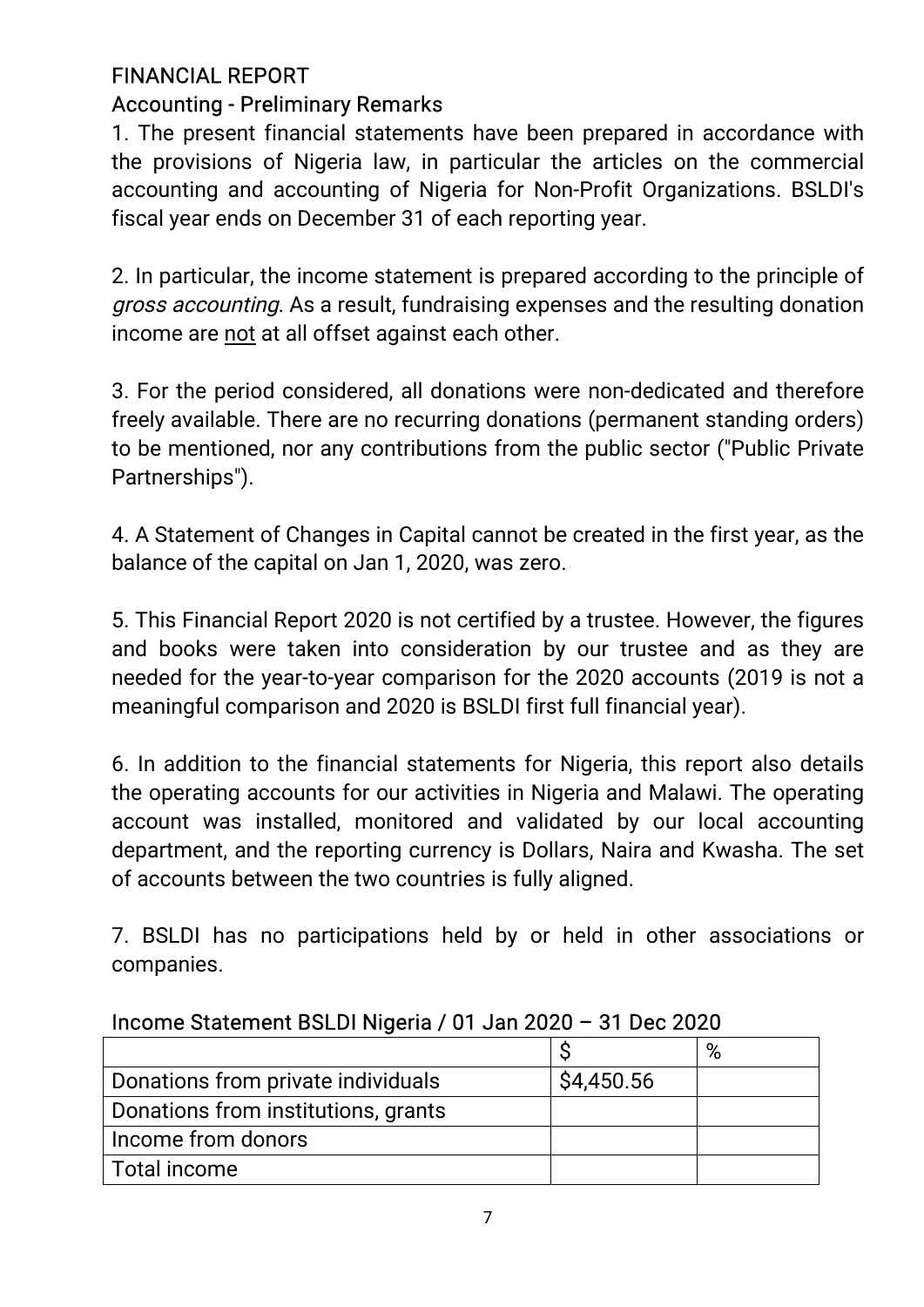| Funds transferred to BSLDI Nig           | \$1,000  |  |
|------------------------------------------|----------|--|
| <b>Transfer to BSLDI Nig</b>             | \$1,000  |  |
| Salary and related expense               | \$852    |  |
| Personnel expense                        | \$852    |  |
| Costs for internal events                |          |  |
| IT/Media expense                         | \$100    |  |
| Office supply                            | \$500    |  |
| Telephone/Porto                          | \$700    |  |
| Marketing expense                        | \$300    |  |
| Advertising expense (Prints, flyers etc) | \$250    |  |
| <b>Travel expense</b>                    | \$800    |  |
| Food expense                             | \$573    |  |
| Total, non-project related expense       |          |  |
| <b>Banking costs</b>                     |          |  |
| <b>Financing expense</b>                 | 3,047.71 |  |
| Interest income                          |          |  |
| <b>Financing result</b>                  | 600,000  |  |
| <b>Total expense</b>                     |          |  |
| Net income/loss                          |          |  |
|                                          |          |  |

# Cash Flow Statement Bsldi Nigeria/ 01 Jan, 2020 - 31 Dec, 2020

|                                             | \$ | %      |
|---------------------------------------------|----|--------|
| Net gain/loss for the year                  | 50 |        |
| Cash flow from operating activities         | 50 | 100.00 |
| Investment in plant, property and equipment |    |        |
| Cash flow from investing activities         |    |        |
| Change in other liabilities                 |    |        |
| Change in equity, capital of association    |    |        |
| Cash flow from financial activities         |    |        |
| Net change in cash at hand                  |    |        |
| Net cash at hand, January 1                 |    |        |
| Net cash at hand, December 31               |    |        |
| Change in net cash at hand                  | 50 |        |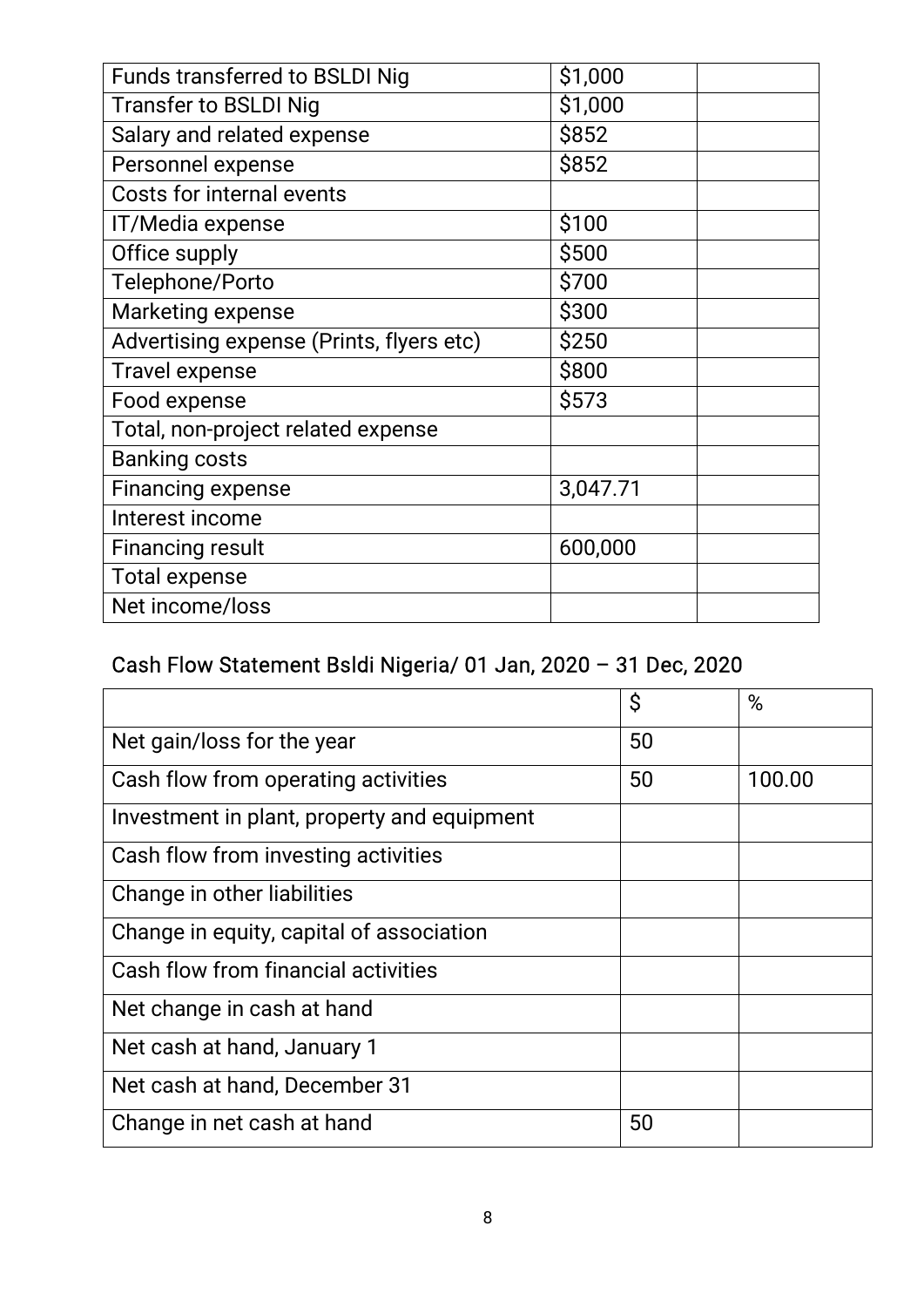| <b>Financial Statement</b>    |                            |                       |
|-------------------------------|----------------------------|-----------------------|
|                               | <b>Current Year (2020)</b> |                       |
| Income                        | <b>USD</b>                 | <b>Local Currency</b> |
| <b>Individual Donations</b>   | 1,649.12                   | 624,191.92            |
| <b>Corporate Donations</b>    |                            |                       |
| List each corporation and     |                            |                       |
| corresponding amount          |                            |                       |
| <b>Grants</b>                 |                            |                       |
| List each grant               |                            |                       |
| <b>Events and Fundraising</b> |                            |                       |
| <b>Membership Fees</b>        | 14.92                      | 5,647.22              |
| <b>Interest Earned</b>        |                            |                       |
| Other (specify)               | 1022.40                    | 388,000               |
|                               |                            |                       |
| <b>Total Income</b>           | 2,686.44                   | 1,017,839.14          |

# Appendix to the Annual Financial Statement of BSLDI Nigeria

Notes to the Income Statement:

E1: Transfer of funds to BSLDI Nigeria: 99.9% of donations are received in Nigeria. On a regular basis funds are transferred to BSLDI in Nigeria, so projects can be implemented on the ground. The annual report provides detailed information on the use of these financial resources.

E2: Other operating expenses: Marketing, IT and donation acquisition are by and large carried out by BSLDI Nigeria. These expenses are invoiced in Nigeria.

E3: Tax: BSLDI is exempt from tax and donations are tax deductible.

Notes to the Balance Sheet:

B1: Long-Term Liabilities: In the founding year 2020 and also in the financial year 2020 under review, the founding member Mr. Samson Ogowewo has paid out-of-pocket during times of financial bottlenecks. These funds are treated as a long-term, non-interest-bearing loan.

B2: Capital of the Association: Mr. Samson Ogowewo has donated the founding capital. At the time of the balance sheet preparation, BSLDI only has so-called 'organizational capital' (non-dedicated, 'free' funds) and no 'fund capital' at all (third-party funding earmarked for specific use).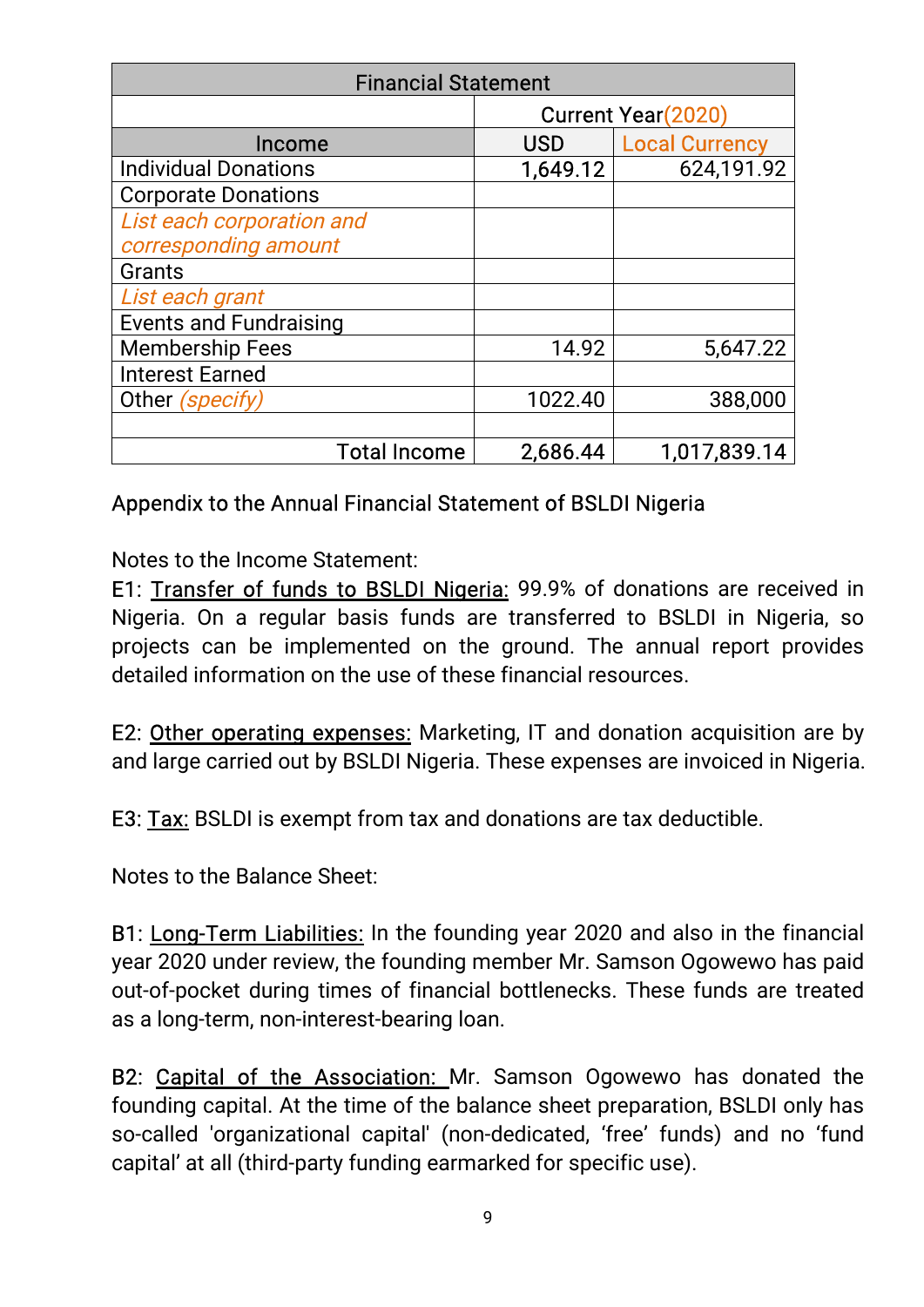# Commentary Financials/Use of grants and donations

# BSLDI Nigeria with first-time income from donations

Thanks to our first patrons and donors, all of whom were private individuals, BSLDI Nigeria achieved first-time funding of Naira in 2020 (previous year: n/a). The donation volume is spread over more than 2 patrons, with the largest donation (one-off, non-recurring) accounting for appr. 30% of the total income.

# BSLDI Nigeria yet without its own income

For our branch in Malawi, it was still too early to generate funding in its own right, as marketing and fundraising activities as well as personal networks were concentrated mainly on Nigeria. Nigeria therefore financed itself from existing cash and equivalents and transfers from BSLDI Nigeria.

# First-time project expenses in Africa

Thanks to these initial inflows, in the first full year of 2020, we were able to raise our expenditures for concrete aid projects from zero to Naira. These costs are attributable to media program, empowerment and operational cost.

# Nigeria: Investment in Infrastructure and first-time personnel expenses

Non-project-related expenditures focused on our Nigeria office in 2020, first salary payments (Chin), and expenses for volunteers, as well as rent, electricity costs, food and travel expenses.

# Total non-project related expenses: USD 9'939

The total cost of after-tax in Nigeria last year was Naira, of which 21% was project-related expenditure. This ratio has to be increased after the end of 'start-up phase' in order to make BSLDI more efficient. This is one of the prime objectives for 2020. The ratio should rise above 50% in the short term and over 80% in the long term.

All of the above prompted transfers from Nigeria of Naira. The difference to the total cost requirement was accounted for by cash and cash equivalents (bank balances, cash accounts, unpaid donations) of Naira.

# Nigeria expenses: Fund transfers, Investment in Information Technology, Investment in Marketing

In addition to the aforementioned transfer of donations to Nigeria (Naira or 67.7% of the total Nigeria expenditure of Naira), BSLDI Nigeria focused on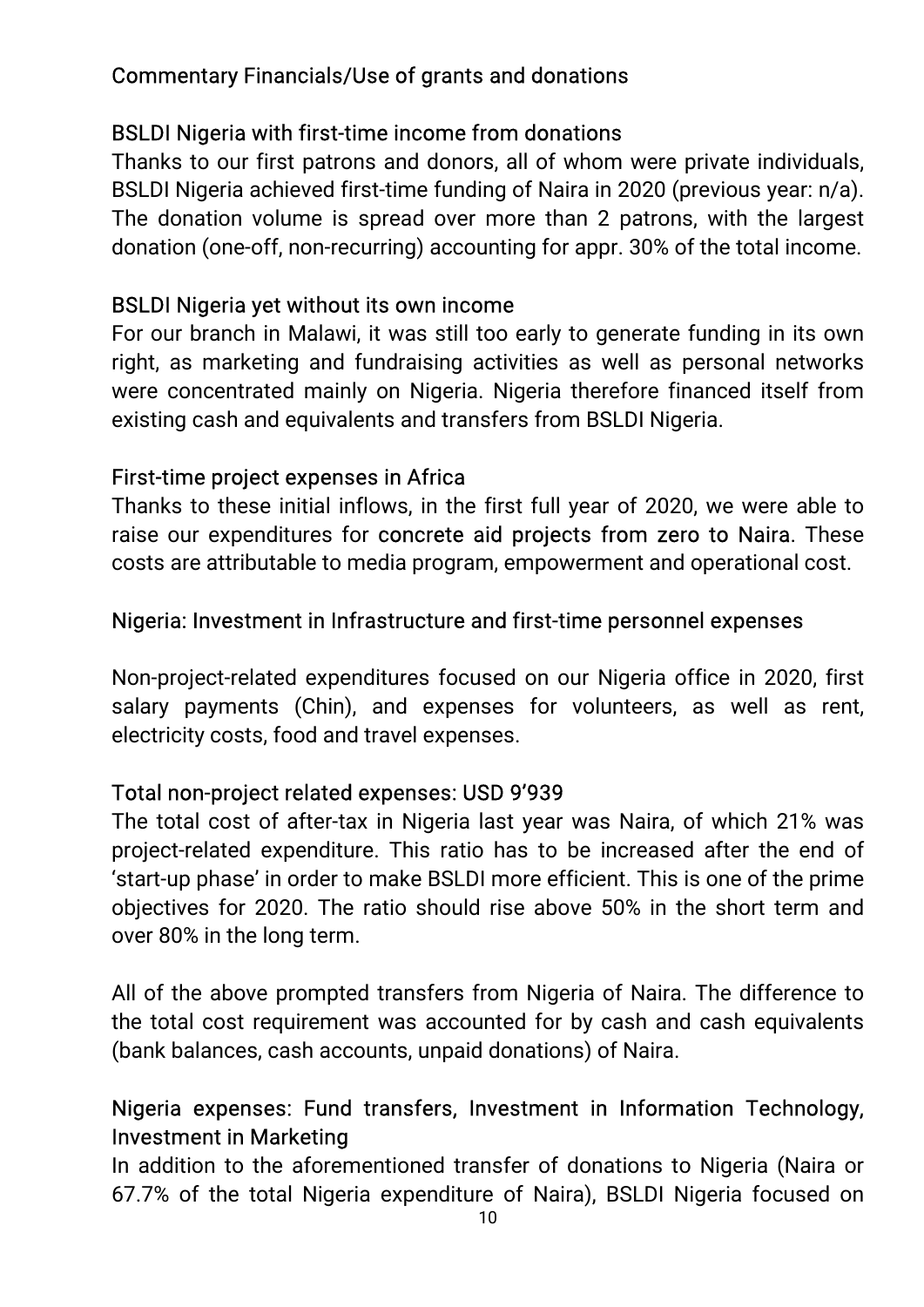investments in IT technology/media and marketing measures.

We report a loss of CHF 2,139 in Swiss Francs in 2020, which was charged to equity for the year by means of a resolution passed by the Management Board. Cash and cash equivalents in Nigeria totaled  $\text{A}9,998,319.14$  as of 31 December 2020.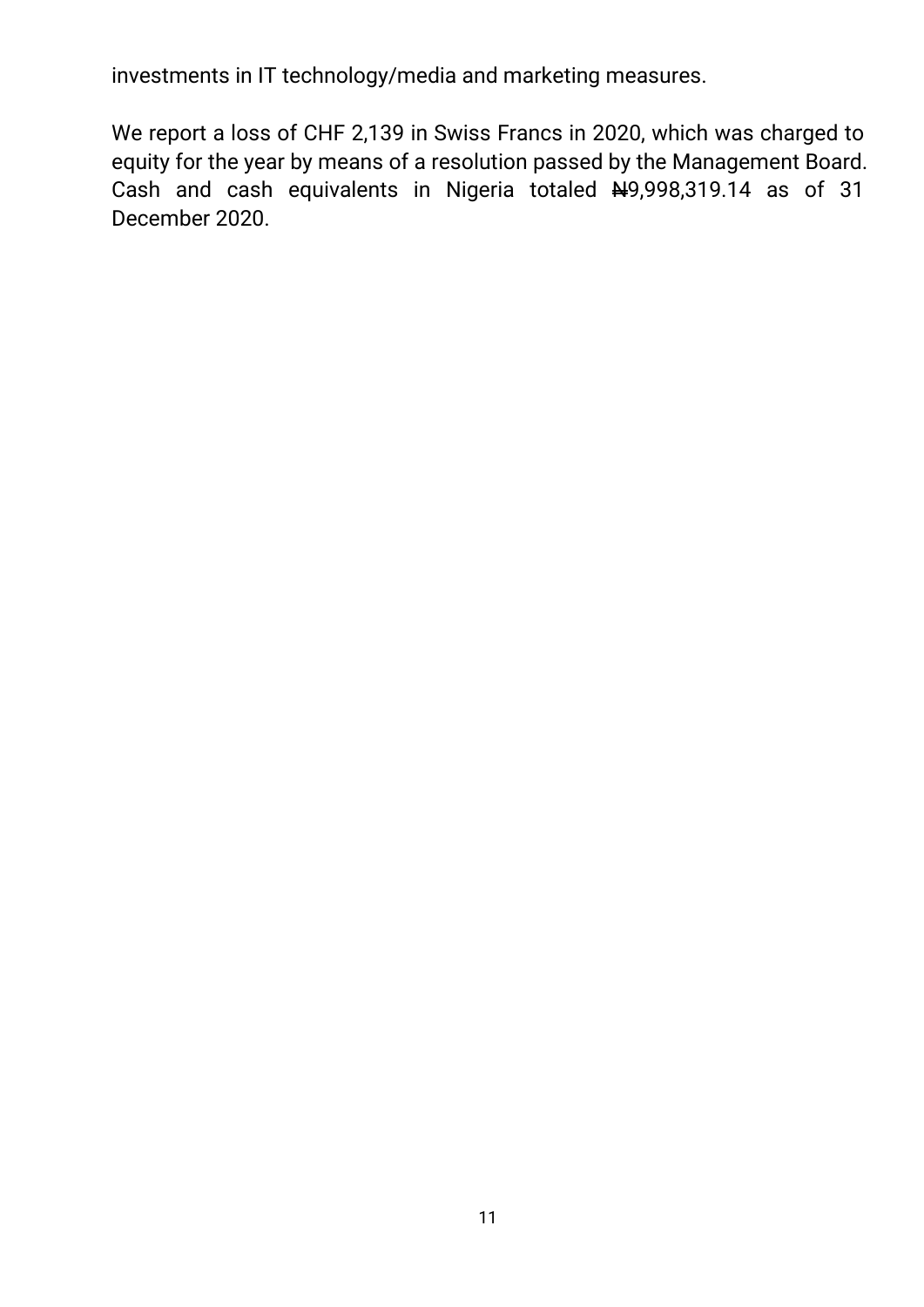# RiskAssessment

# **Financial Risk**

BSLDI might not be able to raise the required total amount for specific project commitments and thus lose funding in the form of funds or 'grants'. This can put at risk the continued functioning of the organization.

BSLDI might err in budgeting, and effective project costs could significantly exceed projected costs. Nigeria currently has high rates of inflation in wages, rents, electricity and land ownership.

BSLDI might not have enough funds available in the form of free resources (e.g., membership fees, non-dedicated grants) to cover its fixed and overhead costs. The cost of the cost of the cost of the cost of the cost of the cost of the cost of the cost of the cos

#### **Operational Risk**

BSLDI might hire unqualified personnel in the context of assembling construction teams, which could lead to delays or even strikes.

Persistent covid 19 and the *End SARS* protest that was calling for a stop to police brutality and poor governance in Nigeria were the major setback we experienced. (especially between March and September) might destroy essential infrastructure during project preparation,

#### **Political Risk**

The presidential elections on 19 November 2023 could lead to political changes and uncertainties, but at least to economic changes including recession. We firmly believe that we are prepared for economic headwinds since we are predominantly financed from abroad. We are also currently looking for partnerships with local grassroots organizations to mitigate risk. We are not, however, immune to any incipient acts of violence or unrest, and would have to postpone or cancel projects under such scenario.

# **BSLDI Specific Risk**

BSLDI might be deprived of critical local licenses if it violated laws and guidelines for NGOs.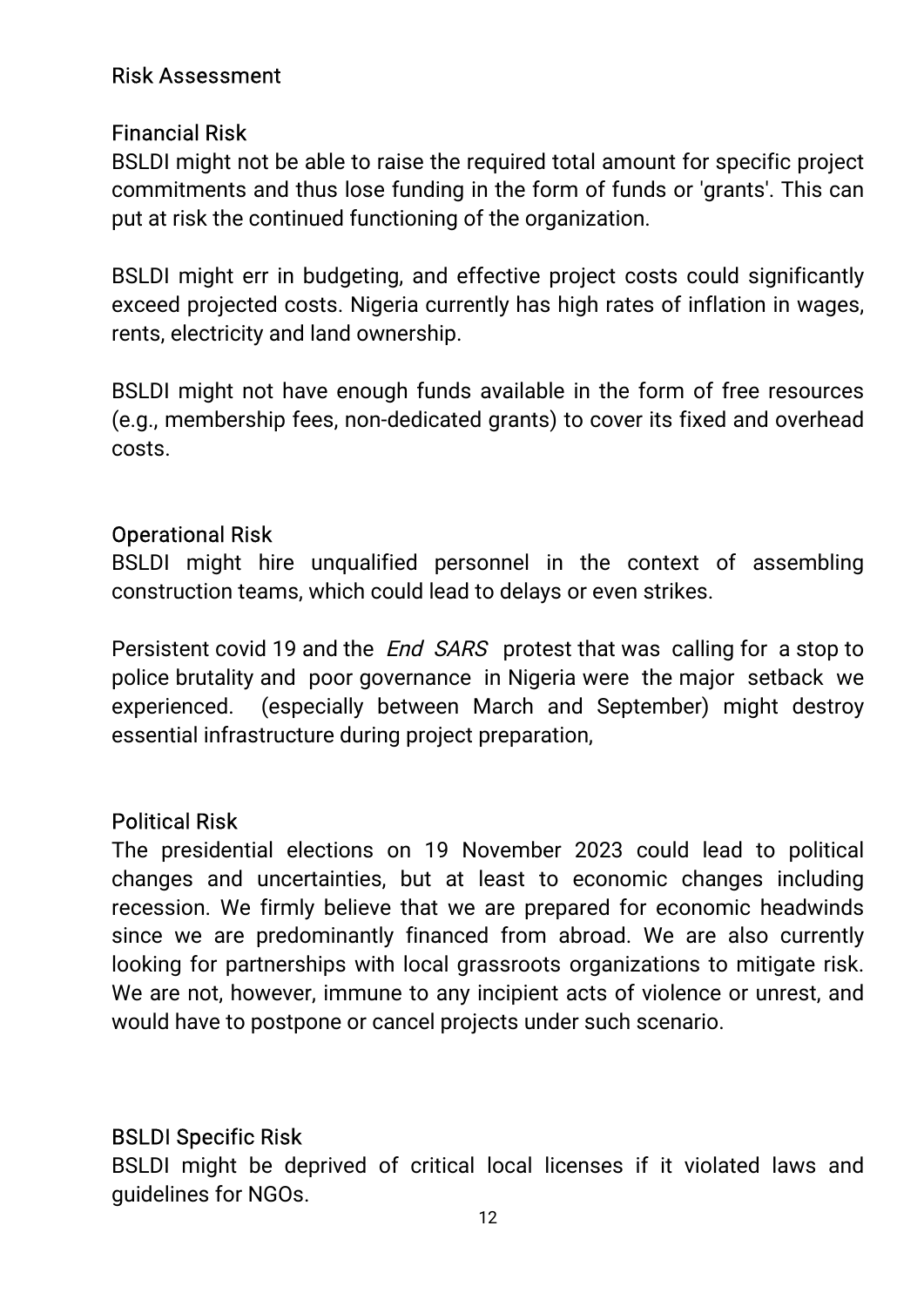Important employees might defect and join peer organizations or leave to enter into the commercial industry, or may require longer absence period due to illness.

BSLDI could lose the trust of important stakeholders in projects: village citizens, village chiefs, teaching staff at schools, parents, collaborators, donors, and many more.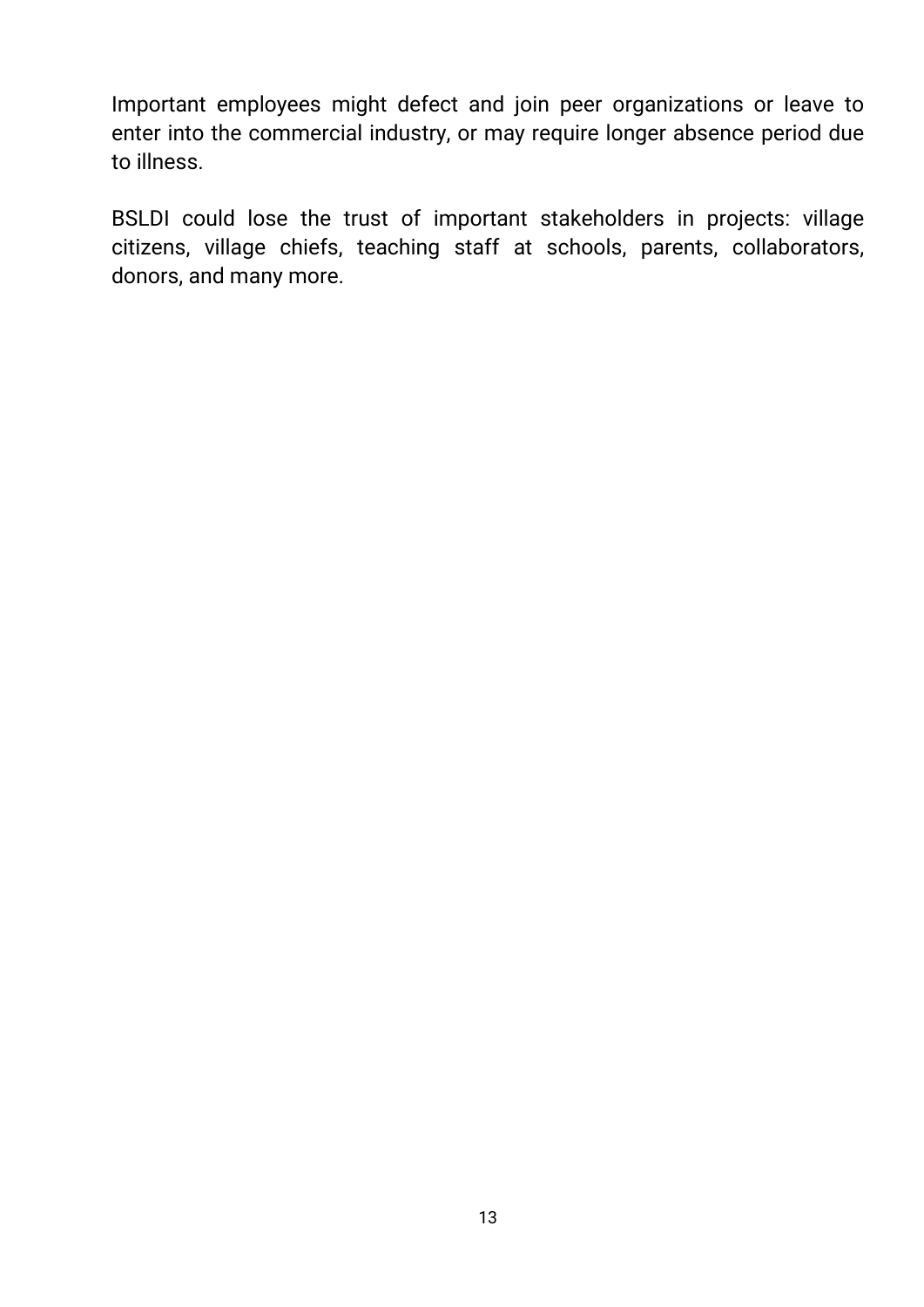# Outlook 2021 Making our Nigeria and Malawi back offices more professional

We have also planned a great deal for 2021. To this end, we must fulfill state requirements in advance, such as the creation of a local management team consisting of at least three members.

At home in Nigeria, the main focus will be on raising funds, thereby using a more structured approach, allowing us to grow. For this purpose, it is our belief that BSLDI requires a Board of Directors, which should be in place come the end of 2021. We also need more code of conduct, professionalized Nigeria and Malawi and expense/budget employment contracts in management, as well as state-of-the-art accounting in both countries.

As mentioned in the financial section, BSLDI wants to increase its efficiency in Nigeria and Malawi in 2021; we aim for the share of project-specific costs as a percentage of the total expenditure in Nigeria and Malawi to rise from the unsatisfactory level (start-up effect) of 21% (2020) to over 50%. Consequently, for Nigeria, the share of funds to be transferred to Malawi for projects and overhead as percentage of total costs incurred in Nigeria is expected to increase correspondingly (2020: 67.7%).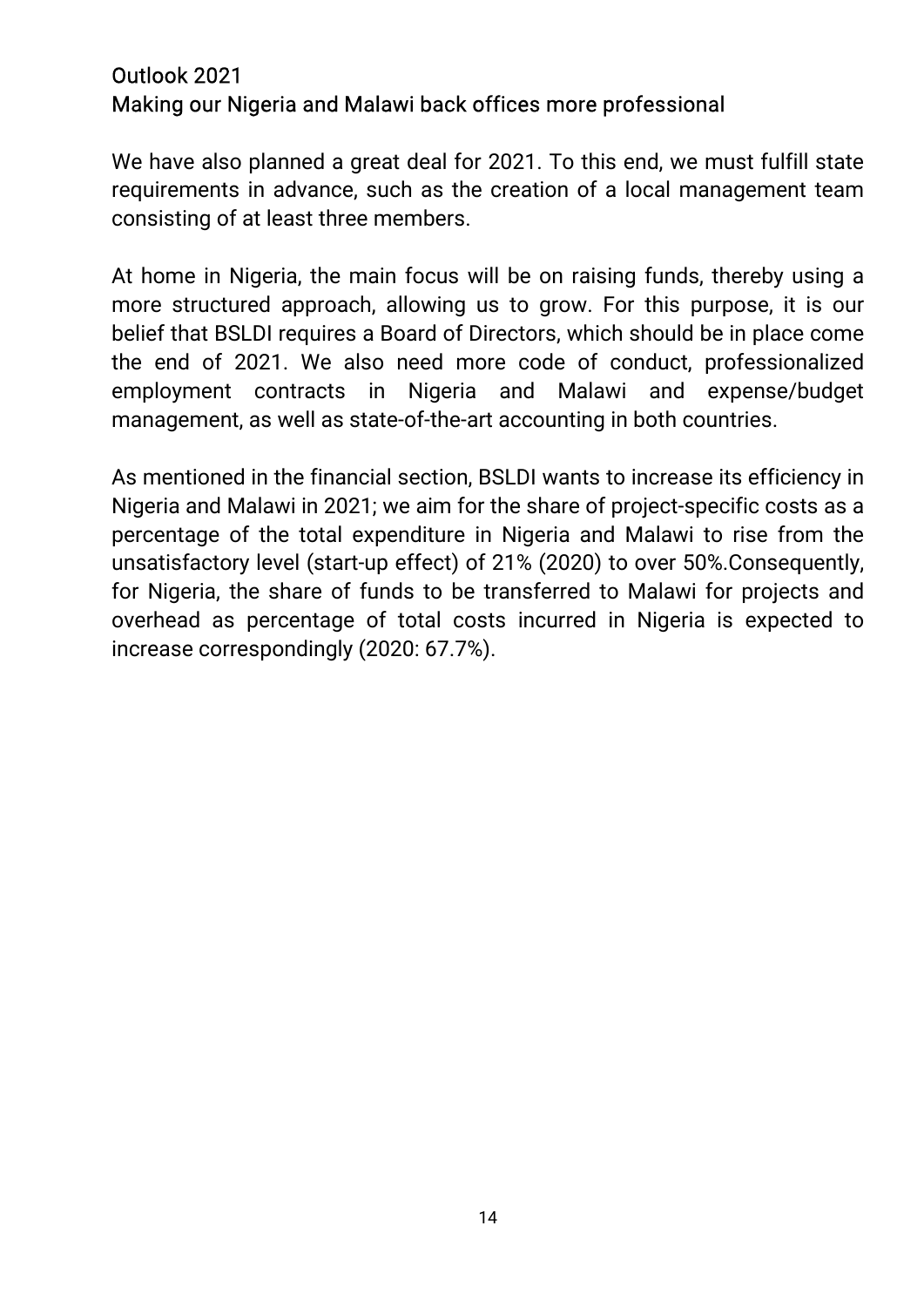#### **GOVERNANCE COVERNANCE**



SAMSON AYOTUNDE OGOWEWO PRESIDENT



KELVIN OSOKAM OGBUTA ESQ. **SECRETARY** 



ODUNAYOMIDE OLAGOKE DIRECTOR OF ENVIRONMENT &SANITATION



SUNDAY BABALOLA YOUTH DEVELOPMENT &EXTERNALAFFAIRS



**IDOWU OSENI** DIRECTOR OF WOMEN WITH **DISABILITY** 



DIRECTOR OF HEALTH



CHINONSO AZOGU FRED AKPOMERA FRED AKPOMERA<br>FAR AF ELIDOVIED IEUT DIRECTOR OF EMPOWERMENT &ENTREPRENEUR



PUBLIC RELATION OFFICER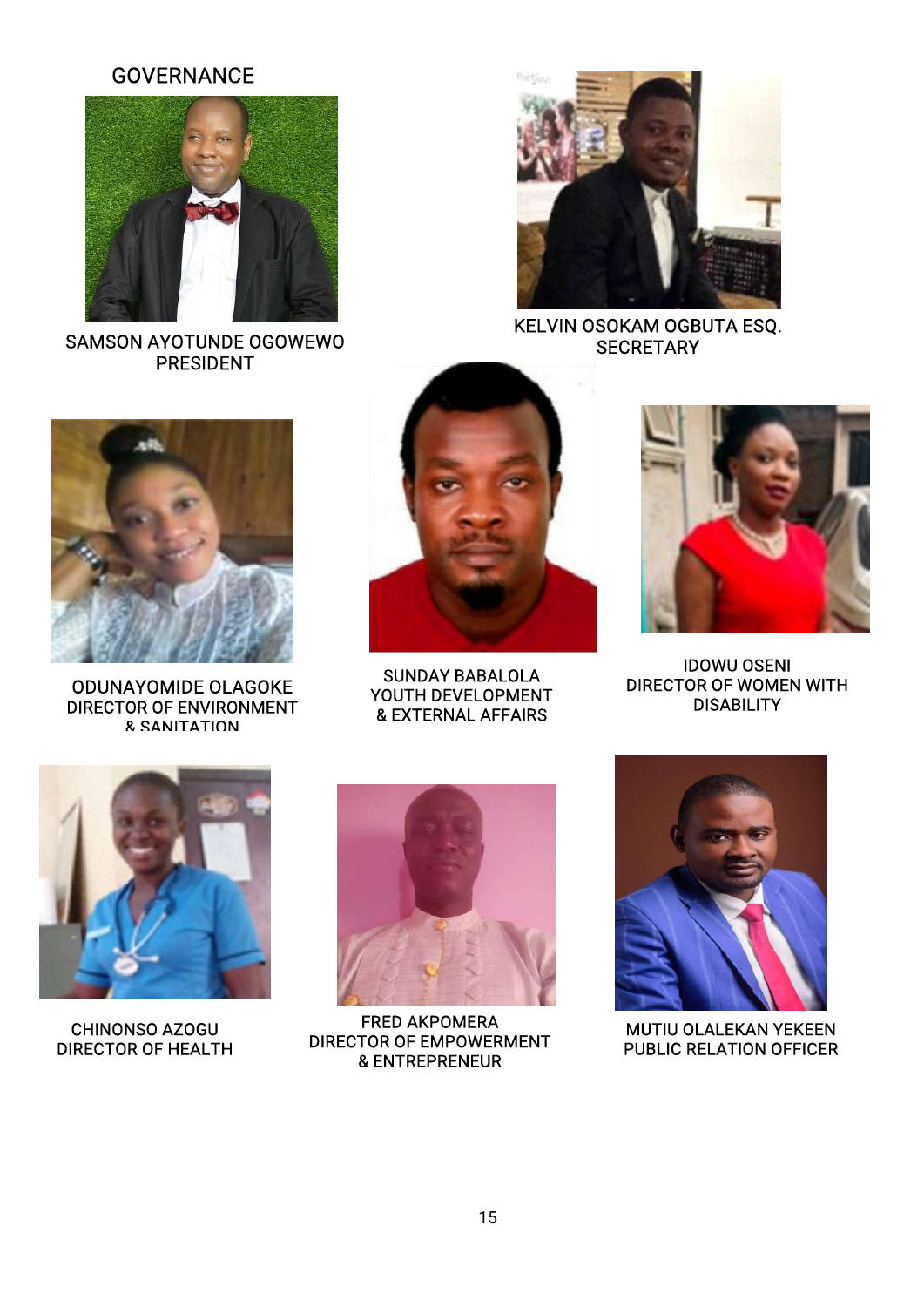

**MACFORD CHINONGA** COUNTRY DIRECTOR, MALAWI



**ZIONE MATUMBA** DIRECTOR OF BUSINESS DEVELOPMENT, MALAWI



LEONARD KWALOZA DIRECTOR OF AGRICULTURAL **DEVELOPMENT** 



MOSES CHINGOMBE DIRECTOR OF ENVIRONMENT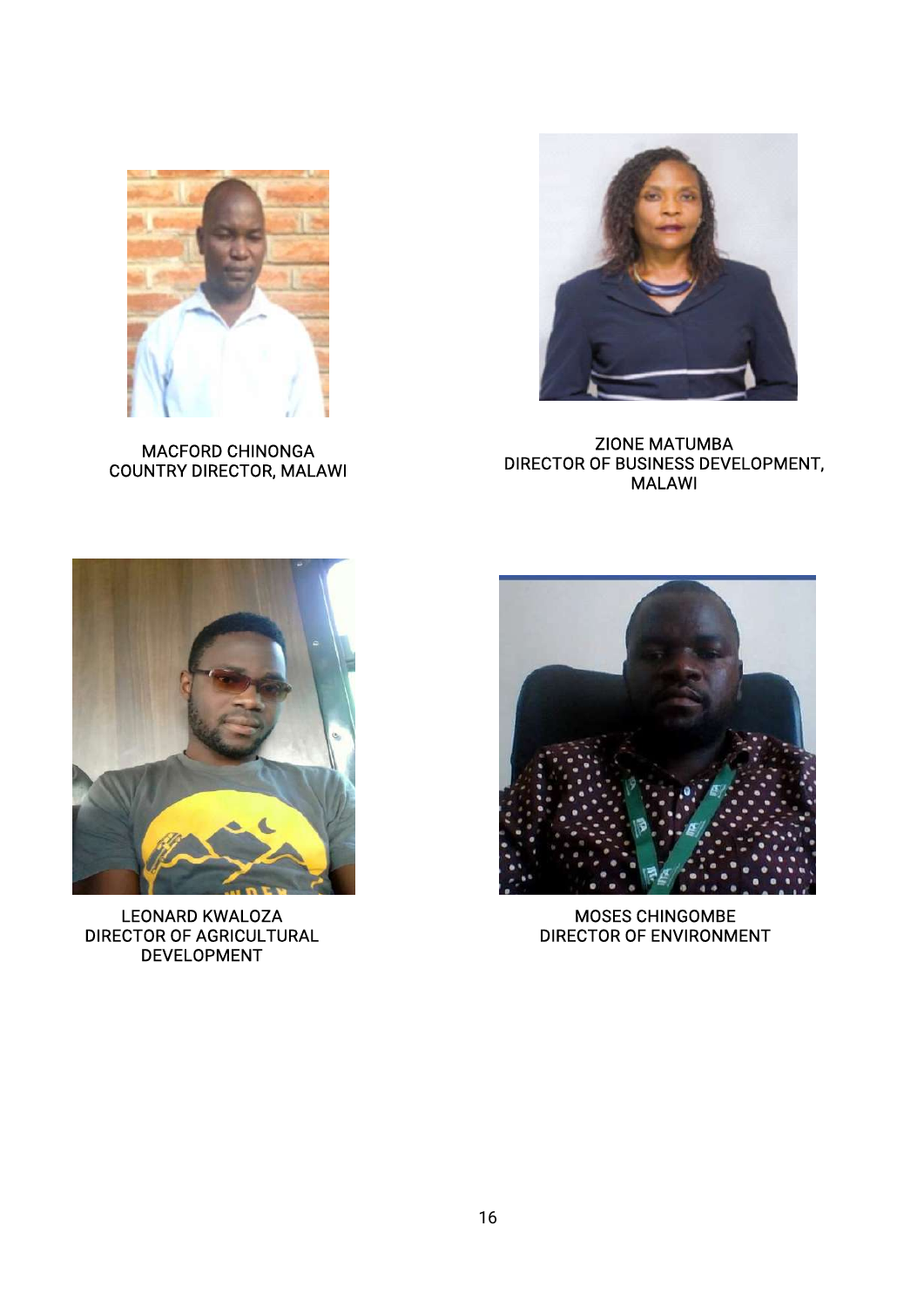# Smaller Projects – Examples from our Pipeline

Furthermore, we are constantly supporting smaller projects, aiming to improve the quality of life of individuals or their entire families with this micro-project approach and help shape the selected villages of both Nigeria and Malawi to become 'communities'. We will largely implement these projects with moderate financial resources (USD 50 - USD 1000 per project).

#### **Construction and Renovation**

Rural areas often lack sanitation facilities. This is why personal business is often carried out in the open air. In order to improve the hygienic conditions, we want to build a toilet facility in Jeddo, Warri and environs in Delta State, which will be available to thirty families.

#### **EDUCATION**

Scholarship:

Joachim, a blind young man from Usi-Effurun in Delta State who become blind in his secondary school days is now a student of Nnamdi Azikiwe University, Awka (UNIZIK) to study political science, see our YouTube channel for more details.



Innocent Obey, a blind person needs scholarship to pursue higher education goal.

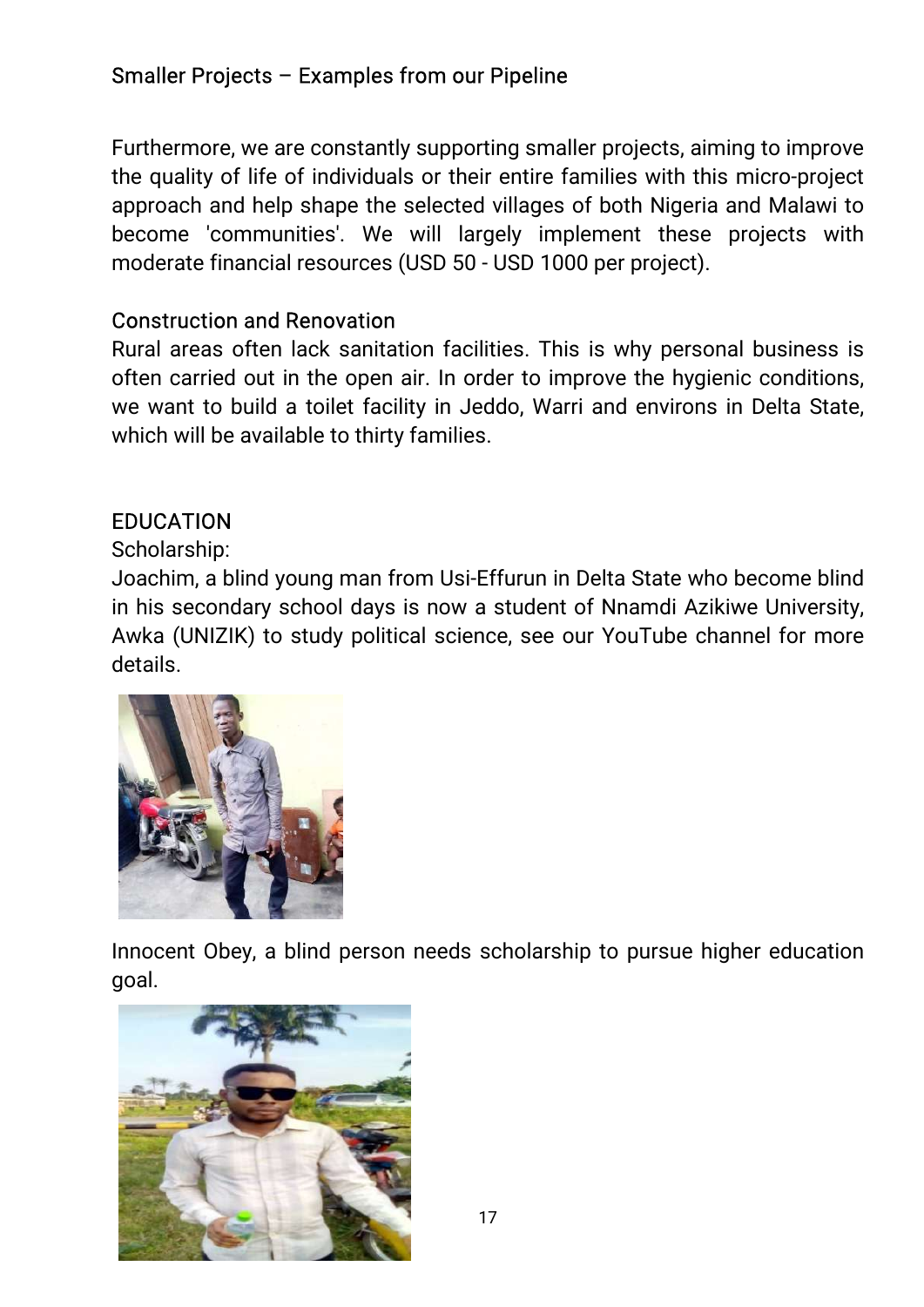Scholarship for Peter Ogowewo to further education.



# **COMMUNITY DEVELOPMENT**

Construction of toilet facilities in rural communities.

In places like Udumewara in Jeddo Okpe Local Government, Upode Village, Aviara Clan Isoko South L.G.A of Delta State and other communities to be discovered. These communities will also enjoy the construction of borehole powered by solar energy, this project is meant to take care of 5,000 rural dwellers



# **HEALTH**

There would be establishment of mobile hospitals to take care of the health of our remote inhabitants in edere, obode, iri just to mention a few targeting over 100,000 occupants of our unreached rural dwellers.



# **EMPOWERMENT**

We will empower the youths, widows on farming, fish farming, poultry farming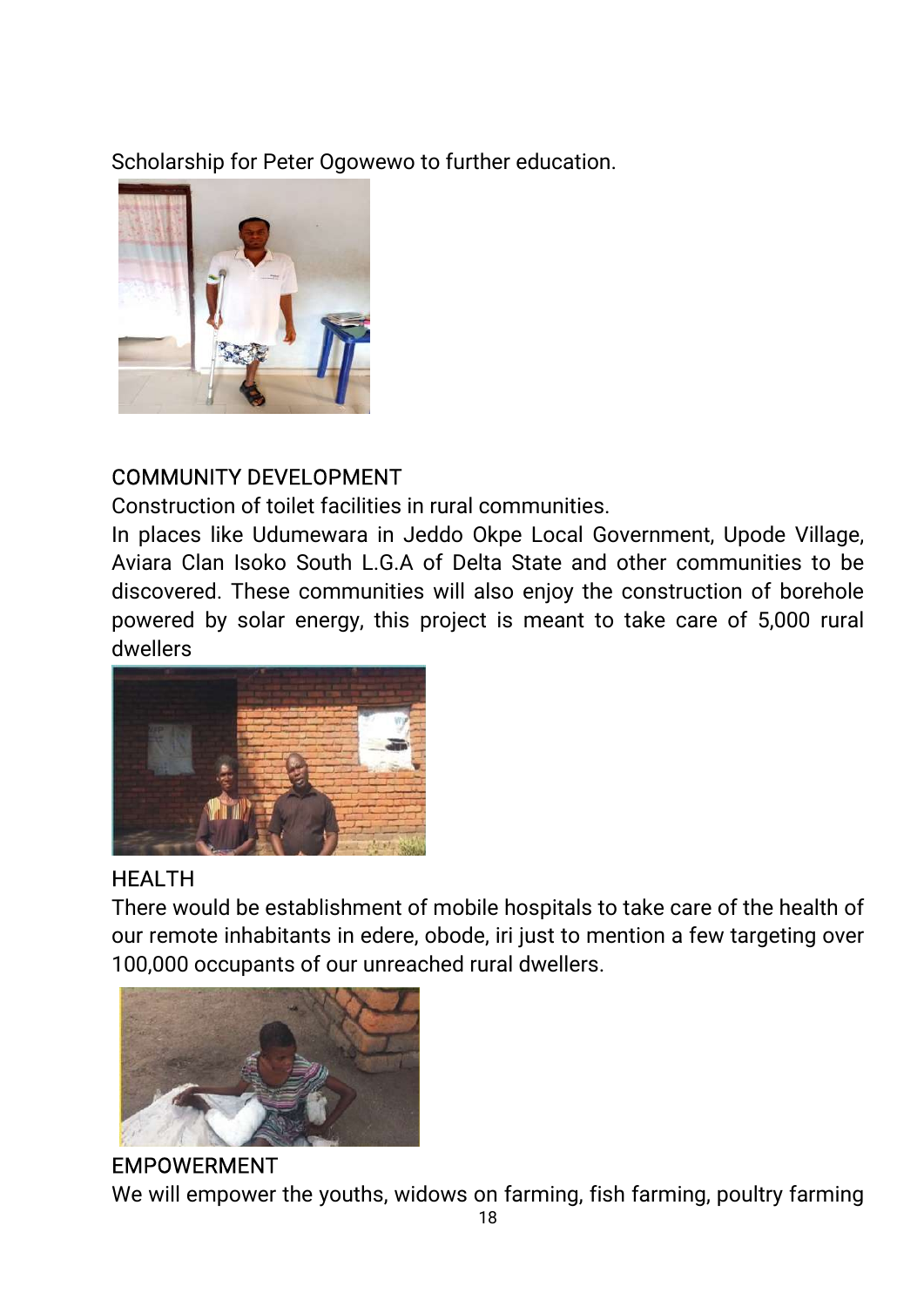etc, indigent women and widows will also be trained on baking and confectioneries such as baking of chin chin, peanuts, doughnuts etc. Women will also be trained on fashion designing (tailoring, shoemaking etc). Training on designing of beddings (bedsheet, pillow case making), interior design (painting, wall paper trainings), production of fast moving consumable goods (soap making, body cream, detergent, disinfectant etc), they will also be trained on computer appreciative skills (computer operation and data entry) provision of food for indigent people during Covid-19.





# AWARENESS

Continuation and sustainability of our television awareness and enlightenment of persons with disability program titled beyond the barrier.



# EDUCATION

Expansion and sustainability of our established nursery school in Malawi



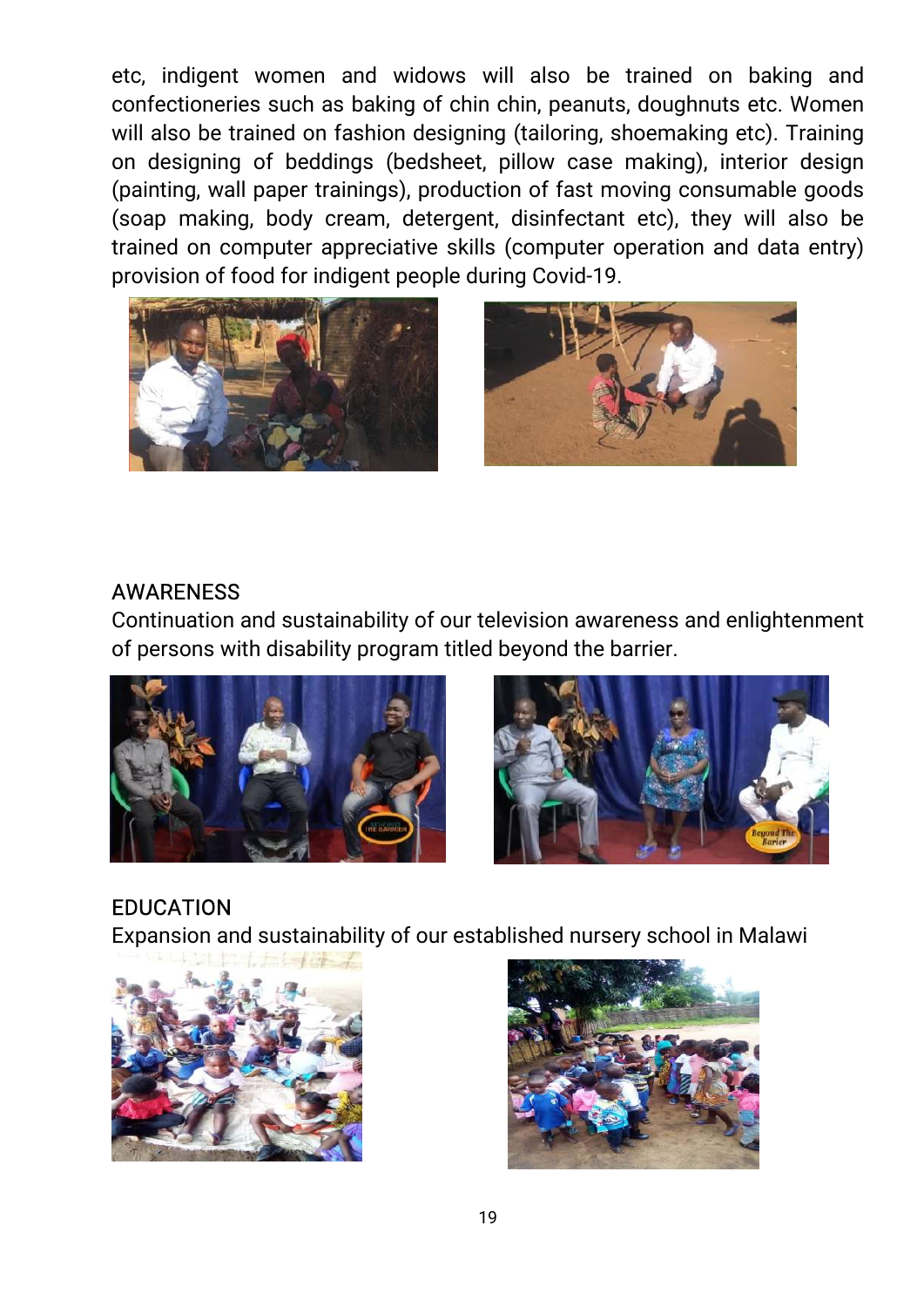



Sharing seedlings under the seed multiplication project for farmers in Malawi





# AWARENESS

Speaking to the public about the welfare of persons with disabilities on Delta rainbow television on the 3<sup>rd</sup> of December which is international day of people with disabilities program titled "Morning watch" Thursday episode. Then also supporting the Nigerian association of the blind Delta State chapter on the celebration of the international day for persons with disability.

# ENVIRONMENT

Keeping the environment clean

#### Larger Projects – Examples from our Pipeline

BSLDI has planned some major projects. Three of these are briefly Presented below. All projects bar one, a sanitary and school program in Jeddo, Warri and environs, are still in the pre-project phase. Data are being collected, programs are being designed, detailed architectural drawings are being produced and research is being undertaken.

#### Sanitary/Education

Which child would like to drink from this water, go to such toiletsand visit algebra or history lessons in such a class building threatened by collapse?

We would like to rally and lend support to a secondary school / high school the only one in c50km radius!

The goal is the renovation/demolition of a teaching building, the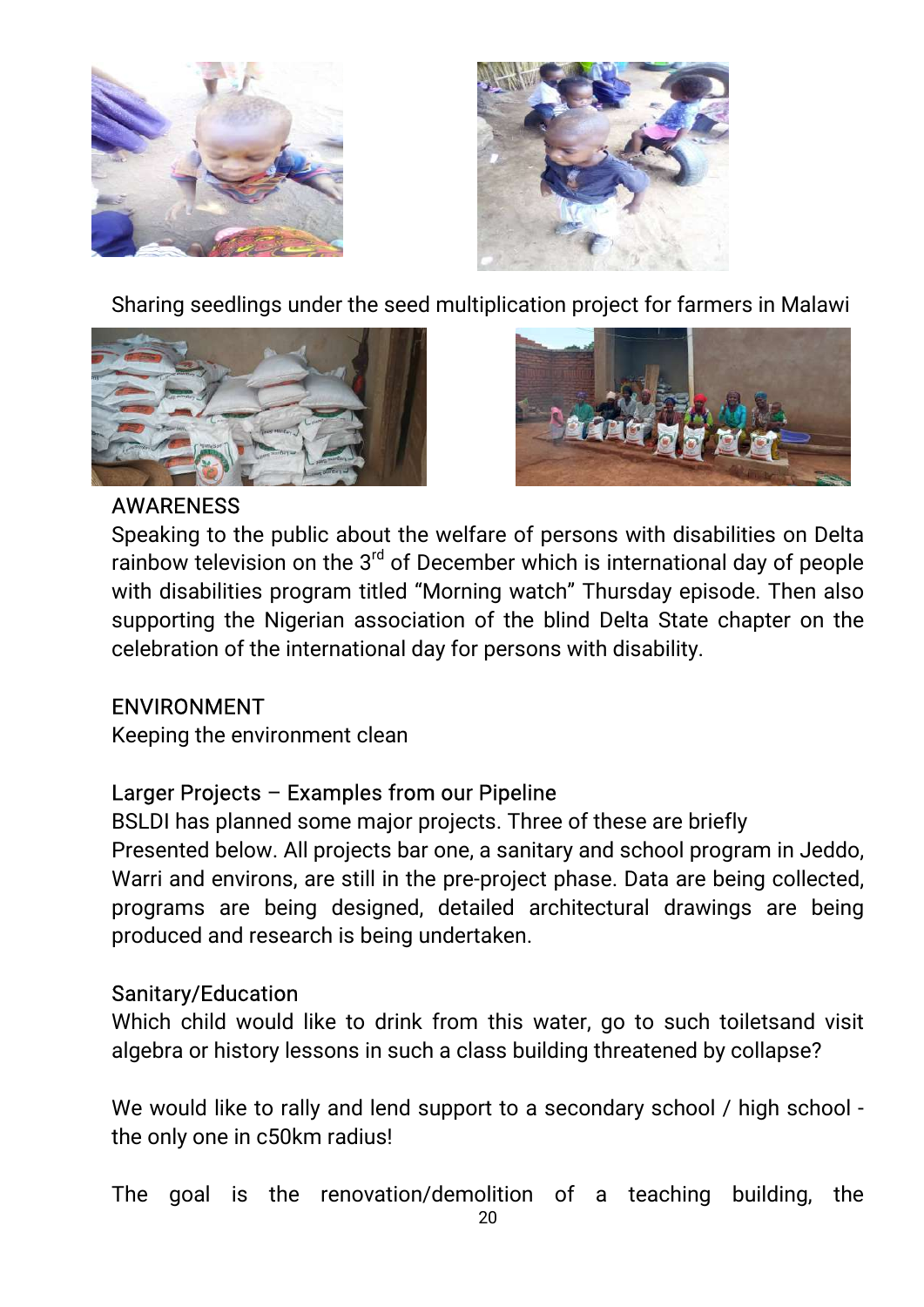extension/renovation of the existing toilet facilities from 4 places to up to 15 places, the establishment of drinking water facilities (teachers and students currently use water from surrounding open rain water basins, badly contaminated with metals and E.coli bacteria). In the future, because of the long distances, we envisage the construction of an accommodation facility for teachers and pupils. Jeddo Town displays an above-average illiteracy rate, a below-average health profile of children, and longer access routes to secondary schools compared to the country's average.

This project will likely serve as a reference project for BSLDI - here we can show that we are now fit and proper and that we can handle more complex tasks!

#### **Water**

Clean water is essential for a healthy life. Unfortunately, many Nigerian have no access to purified drinking water. Therefore, in regions where permanent potable water supplies cannot be quaranteed, there is a need for water reserves. We carefully calculate the required budget and have created some blueprints. It is only when this phase has been completed The water should be collected efficiently. Important are, for example, the following points must necessarily be included in the final planning: ]

- 1. The number of people who will actually use the reservoir
- 2. Average rainfall per year in this area
- 3. Area calculations for roof drainage as well as for the maximum volume flow
- 4. Geological conditions
- 5. Political and cultural situation on the ground, as well as avoiding, or preventing corruption.



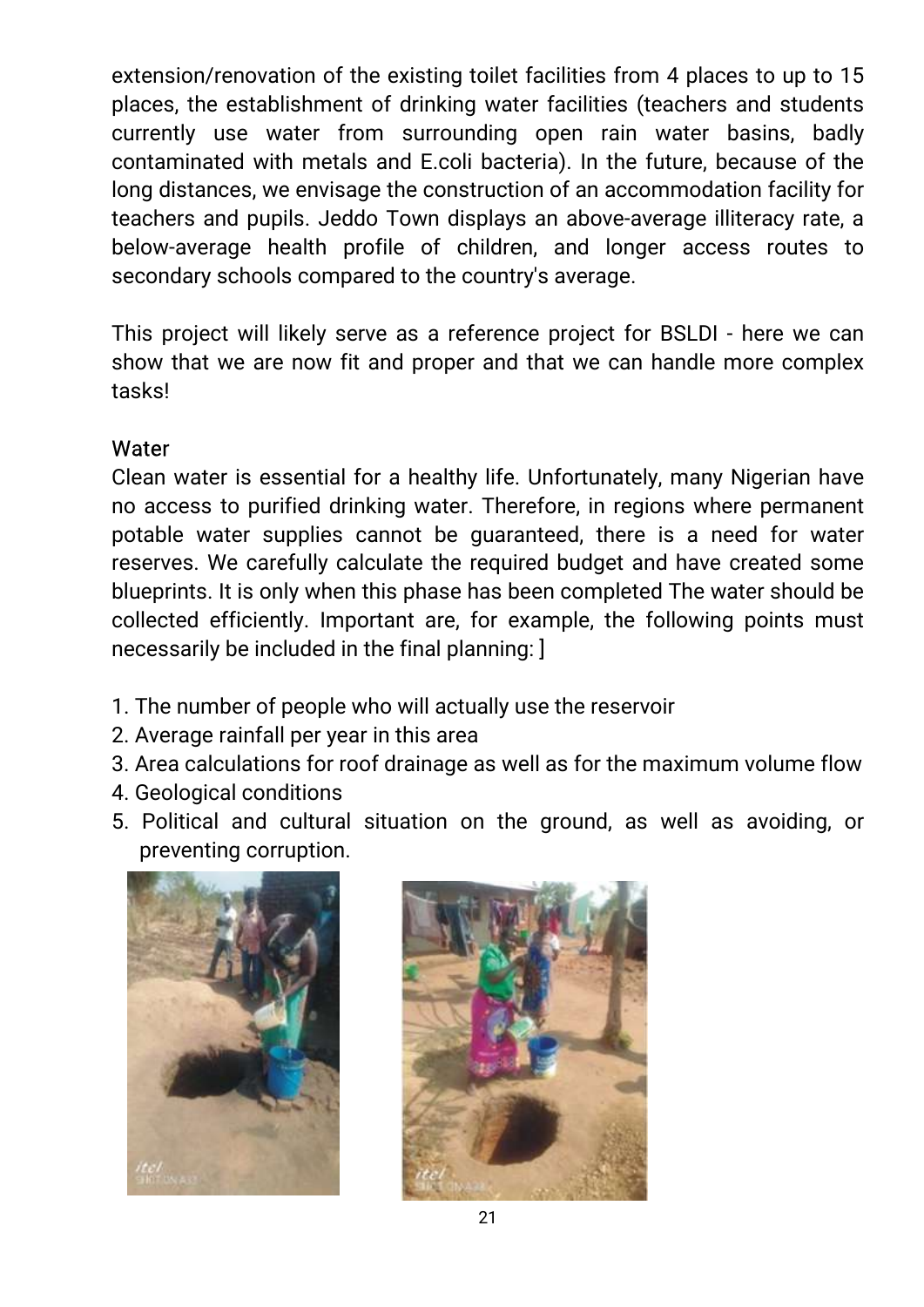In order for the project to function as efficiently as possible, a water treatment plant is also to be installed. We also rely on the cooperation of our local volunteers and experts in this project.

# **Education**

We would like to offer free school fees, feeding to nursery school students accommodation to students from poor families. Student hostels are designed to provide young people with the opportunity to study in the city and free of charge. Thus, they can use their money for enrolment or required material.



A home should accommodate 100 students. The rooms are designed for two people each and each one has its own simple desk. The floor area of the rooms will be about 20 to 25 square meters.

On the roof we intend to establish a lounge and common room, which is to be located beside tables and chairs also a small library. This creates a space in which the students can exchange and support each other.

The building will be two or three floors high. The length will be about 120 meters, the width will be about 40 meters. 500 square meters of floor area will be sufficient to ensure sufficient space. Thus, the building would have a total area of approximately 1500 to 2000 square meters. Shower/bath rooms will be available on each floor. Efficient roof drainage will be supplied to the sanitary facilities. In addition, a reservoir and a water treatment plant are to be built. A reverse osmosis system is to be installed for water treatment. The production volume aspires for a water requirement of 10 to 50 litres per hour. It should be sufficient for 100 people, as this is drinking water.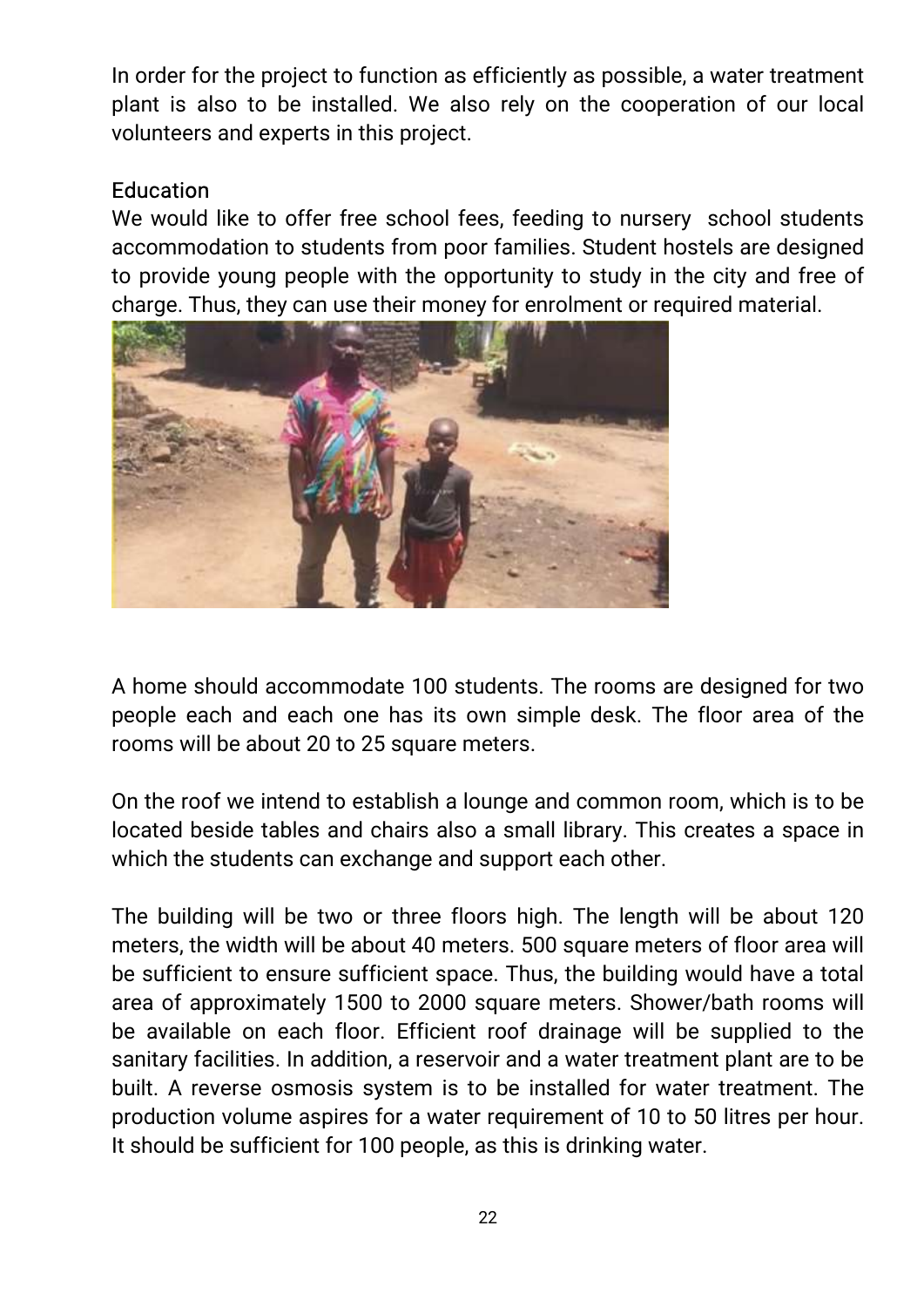A careful and clean installation will be meticulous. In the ideal case, the connection to the public water network is omitted. When it comes to power, we want to ensure that we can cover a good part by photovoltaic. Nigeria is ideal for photovoltaic installations due to its many sunny days. A large part of the electricity requirement could thus be covered. We also want to build a small fermentation plant. The gas thus obtained serves, for example, for cooking. Organic waste or human excrements could thus be further processed, but a principle scheme would suffice. Mr. Prince Salem Eduviere has already gained a lot of experience in this field since he has already built various plants in the area of process engineering, under the guidance of project managers and engineers.

# How to support BSLDI: Donations, Visits, Volunteering

Donate with one of the payment processes provided below. We appreciate and welcome your contribution, even more so if you would like to specify the project or the project type that you want us to support on your behalf! Thank you very much, your BSLDI.

# Financing concrete projects

1. You donate for a concrete project, which appeals most to you. See **Project Overview** 

- 2. Your donation flows directly into the chosen project.
- 3. You monitor of the progress and sustainability of the projects online.

4. Even with what one would consider a moderate 'one-time donation, you can help alleviate the sufferings of the rural population.

# Become a patron / ongoing membership

1. Support BSLDI Charity with an annual donation.

2. You can become a patron contributing from  $\#100,000$  per year.

3. As a patron, you are measurably backing the build-up work of BSLDI and support the coverage of fixed costs in Nigeria (notably ongoing salaries and rent due)

# Uncomplicated, immediate support

- 1. Donate quickly, safely and in an uncomplicated manner.
- 2. Your donation is used directly where it is most needed.
- 3. In the case of larger donations, you can contact us directly and discuss with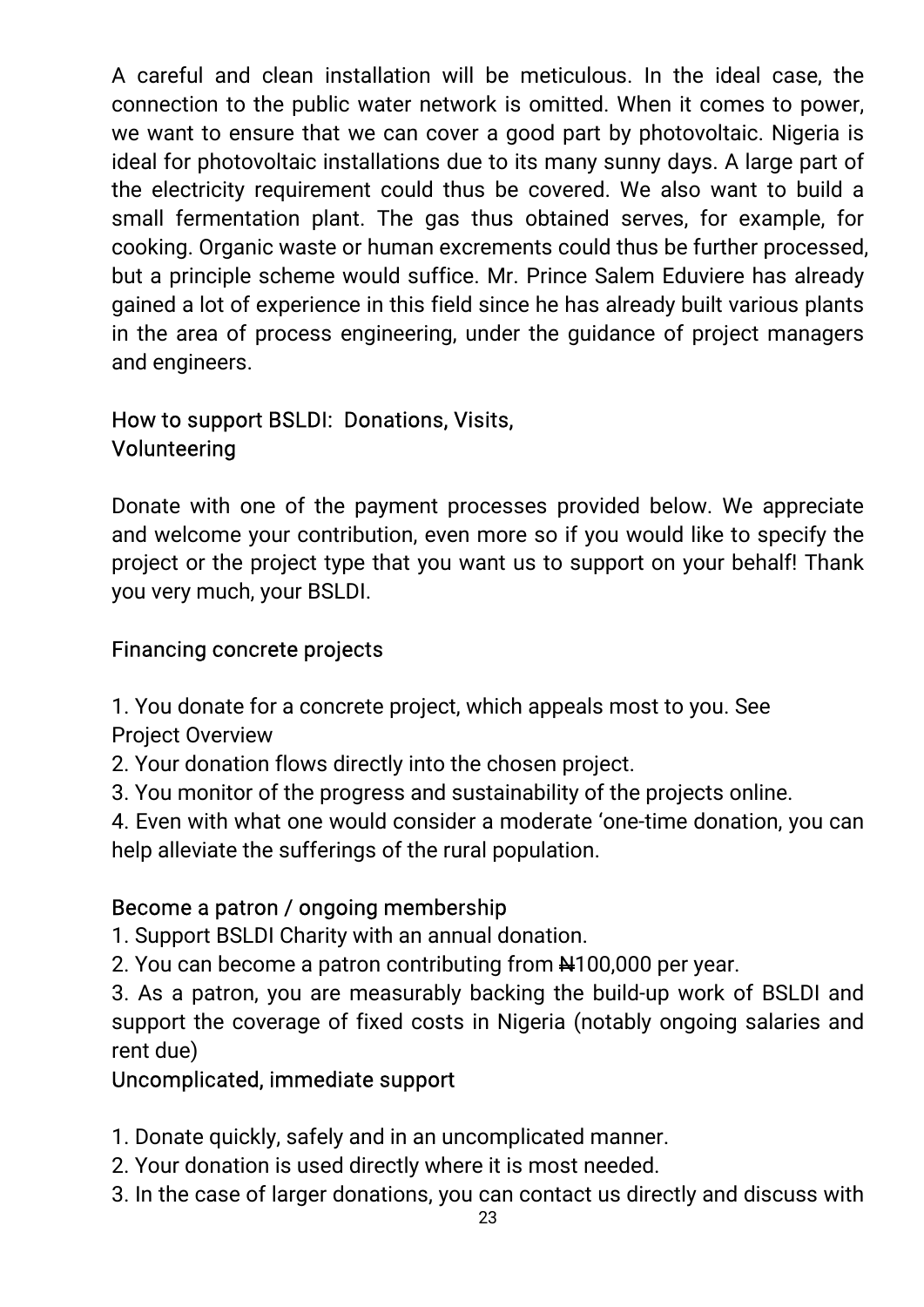us where exactly you would like us to deploy your funds.

4. We offer numerous ways to make a financial contribution: Post Finance, Bank Wire, Credit Card, PayPal, SOFORT Transfer, Ammado and The Charities **Aid Foundation** 

For further information on the different donation possibilities, please visit our website:www.bsldi.org

# Philanthropists stopping by

Think of patrons who donate, but at the same time also provide hands-on aid. Donors who prefer to coordinate how their contribution is used, plus learn about the culture of an exciting, under recognized part of Africa. It is also possible for you to visit our site at any time, to visit our work, and even to support projects. This way, you can see in action how and where the funds flow.

Our address is located in the Jeddo. We offer quests the opportunity to stay overnight undisturbed and with respectful distance, yet be close to the team.

# Contact us via courier or via e-mail:

A wholehearted thank you for your generosity! 2020. **Annual Report** Connect With Us! +2348062338856, Bsldi.ngo@gmail.com info@bsldi.org



Better Standard Living Dev. Initiative

Better Standard Living Development Initiative YouTube

Website: www.bsldi.org



BSLDI2020